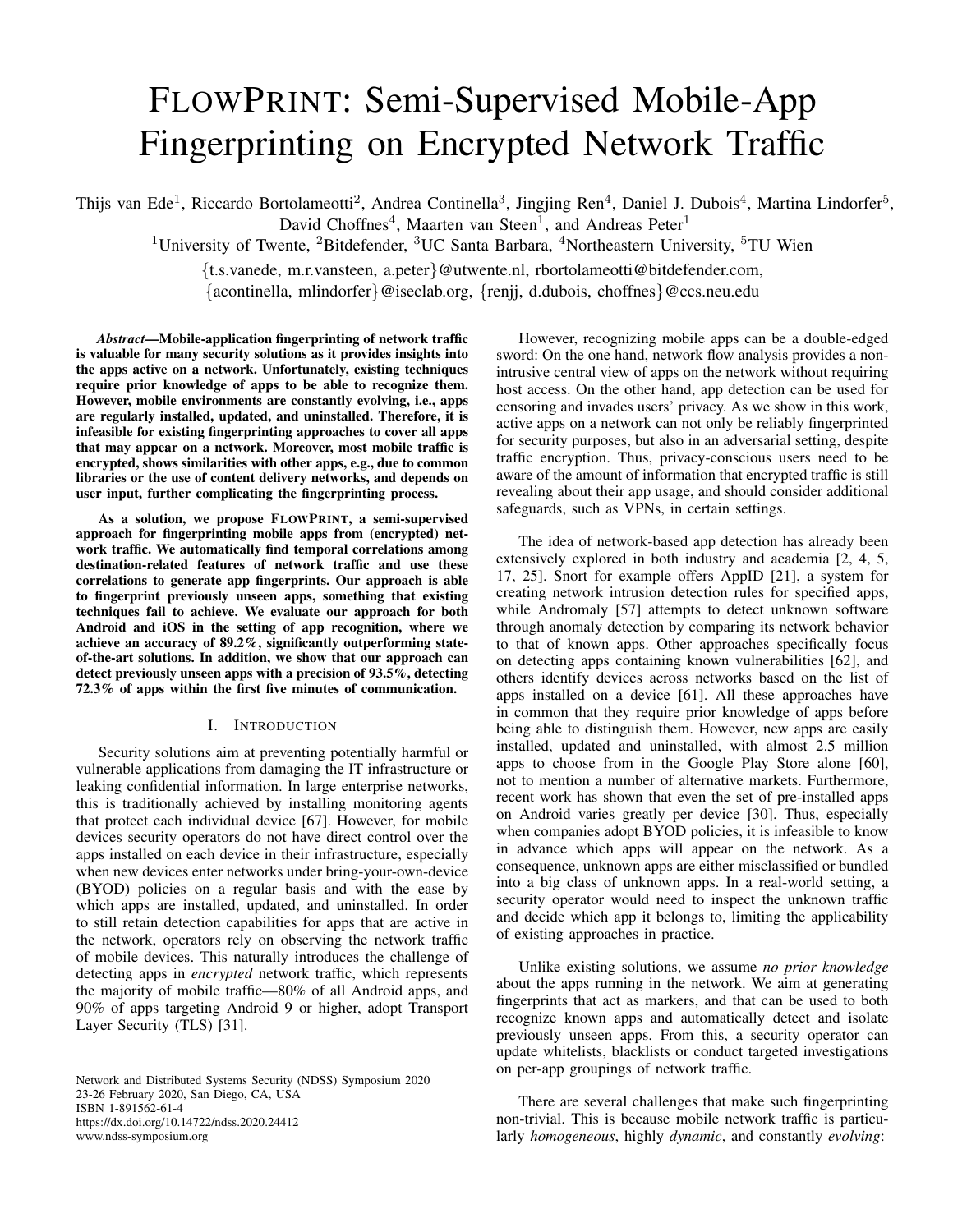Homogeneous. Mobile network traffic is *homogeneous* because many apps share common libraries for authentication, advertisements or analytics [\[11\]](#page-16-6). In addition, the vast majority of traffic uses the same application-level protocol HTTP in various forms (HTTP(S)/QUIC) [\[50\]](#page-17-7). Furthermore, part of the content is often served through content delivery networks (CDNs) or hosted by cloud providers. Consequently, different apps share many network traffic characteristics. Our work tackles homogeneous traffic by leveraging the difference in network destinations that apps communicate with. We show that despite the large overlap in destinations, our approach is still able to extract unique patterns in the network traffic.

Dynamic. Mobile network traffic is often *dynamic* as data that apps generate may depend on the behavior of the users, e.g., their navigation through an app. Such dynamism may already be observed in synthetic datasets that randomly browse through an app's functionality. Various fingerprinting approaches rely on repetitive behavior in network traffic [\[1,](#page-16-7) [28\]](#page-16-8). Despite good results of these methods in smart-home environments and industrial control systems, dynamic traffic could complicate fingerprinting of mobile apps. Hence, our work aims to create fingerprints that are robust against user interactions by leveraging information about network destinations on which the user has limited influence. We show that our approach achieves similar results on both automated and user-generated datasets.

Evolving. Mobile network traffic is constantly *evolving* as app markets offer effortless installation, update, and uninstallation of a vast array of apps. Studies have shown that apps are regularly updated with new versions, as frequently as once a month on average [\[11,](#page-16-6) [22\]](#page-16-9). This is a challenge for existing fingerprinting mechanisms that require prior knowledge of an app in order to generate fingerprints. When new or updated apps are introduced into the network, these fingerprinting systems become less accurate, similarly to what Vastel et al. observed in the setting of browser fingerprinting [\[65\]](#page-17-8). Moreover, the fraction of apps covered by these systems dramatically decreases over time if fingerprints are not regularly updated. Our solution counters this by basing its fingerprints on pattern discovery in network traffic instead of training on labeled data. Doing so, our approach produces fingerprints that automatically evolve together with the changing network traffic. We show that our approach is able to correctly recognize updated apps and can even detect and fingerprint previously unseen apps.

To address these challenges, we introduce a semisupervised approach to generate fingerprints for mobile apps. Our key observation is that mobile apps are composed of different modules that often communicate with a static set of destinations. We leverage this property to discover patterns in the network traffic corresponding to these different modules. On a high level, we group together (encrypted) TCP/UDP flows based on their destination and find correlations in destinations frequently accessed together. We then combine these patterns into fingerprints, which may, among other use cases, be used for app recognition and unseen app detection.

While our approach does not require prior knowledge to generate fingerprints, and could, thus, be considered unsupervised, the applications of our approach are semi-supervised. In fact, our approach creates "anonymous" labels that uniquely identify mobile apps. However, app recognition uses known labels to assign app names to the matched fingerprints. For example, having knowledge about the Google Maps app, allows us to rename unknown app X to google maps. Similarly, unseen app detection requires a training phase on a set of known apps to identify unknown ones.

In summary, we make the following contributions:

- We introduce an approach for semi-supervised fingerprinting by combining destination-based clustering, browser isolation and pattern recognition.
- We implement this approach in our prototype FLOW-PRINT, the first real-time system for constructing mobile app fingerprints capable of dealing with unseen apps, without requiring prior knowledge.
- We show that, for both Android and iOS apps, our approach detects known apps with an accuracy of 89.2%, significantly outperforming the state-of-the-art supervised app recognition system AppScanner [\[62\]](#page-17-3). Moreover, our approach is able to deal with app updates and is capable of detecting previously unseen apps with a precision of 93.5%.

In the spirit of open science, we make both our prototype and datasets available at [https://github.com/Thijsvanede/FlowPrint.](https://github.com/Thijsvanede/FlowPrint)

# II. PRELIMINARY ANALYSIS

To study mobile network traffic and identify strong indicators that can be used to recognize mobile apps, we performed a preliminary analysis on a small dataset. As indicated in the introduction, our fingerprinting method should be able to distinguish mobile apps despite their homogeneous, dynamic and evolving behavior. Hence, in our preliminary analysis we explored features that may be used to fingerprint apps.

# <span id="page-1-0"></span>*A. Dataset*

In order to perform our analyses, we use datasets of encrypted network traffic labeled per app (see Table [I\)](#page-2-0). These datasets allow us to evaluate our method in various conditions as they contain a mix of both synthetic and user-generated data; Android and iOS apps; benign and potentially harmful apps; different app stores; and different versions of the same app. We collected three of the datasets as part of our prior work [\[40,](#page-17-9) [51,](#page-17-10) [52,](#page-17-11) [53\]](#page-17-12). We collected the last set specifically for this work with the purpose of representing browser traffic, which is lacking in most available datasets. For this preliminary analysis, we only used a small fraction of the available data in order to prevent bias in the final evaluation.

ReCon. The ReCon AppVersions dataset [\[52,](#page-17-11) [53\]](#page-17-12) consists of labeled network traces of 512 Android apps from the Google Play Store, including multiple version releases over a period of eight years. The traces were generated through a combination of automated and scripted interactions on five different Android devices. The apps were chosen among the 600 most popular free apps on the Google Play Store ranking within the top 50 in each category. In addition, this dataset contains extended traces of five apps, including multiple version releases. The network traffic of each of these five apps was captured daily over a two-week period. In this work, we refer the AppVersions dataset as *ReCon* and to the extended dataset as *ReCon extended*.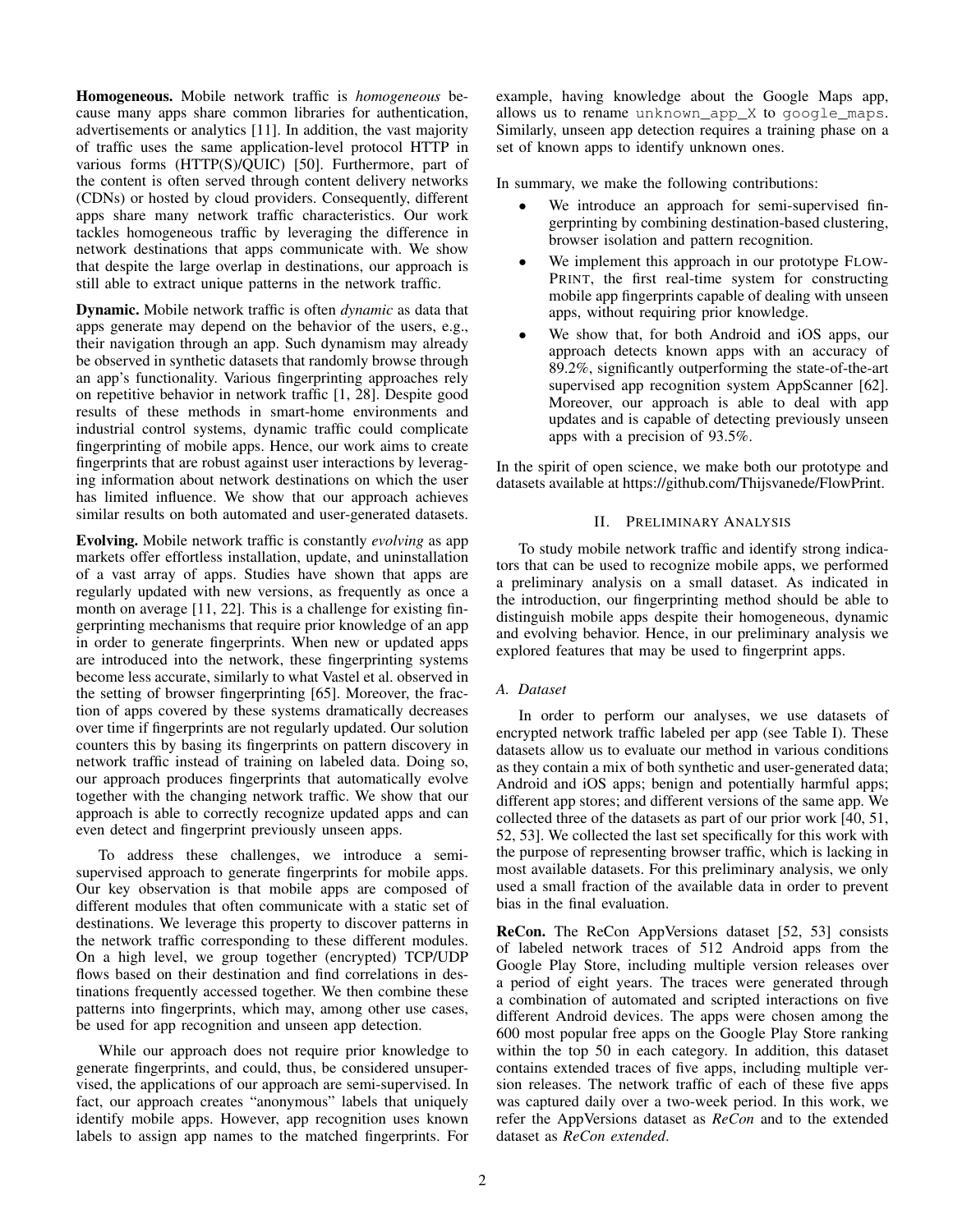<span id="page-2-0"></span>TABLE I. DATASET OVERVIEW. ✓ INDICATES A DATASET CONTAINS HOMOGENEOUS (H), DYNAMIC (D), OR EVOLVING (E) TRAFFIC.

| <b>Dataset</b>                                                                          | No.<br>Apps       | No.<br><b>Flows</b>      | $%$ TLS  <br><b>Flows</b> | <b>Start Date</b>                      | <b>End Date</b>                        | Avg.<br><b>Duration</b>    | <b>HDE</b>     |
|-----------------------------------------------------------------------------------------|-------------------|--------------------------|---------------------------|----------------------------------------|----------------------------------------|----------------------------|----------------|
| ReCon [52, 53]<br>ReCon extended [52, 53]                                               | 512<br>5          | 28.7K<br>141.2K          | 65.9%<br>54.0%            | 2017-01-24<br>2017-04-21               | 2017-05-06<br>2017-05-06               | 189.2s<br>4h 16m           | ✓<br>৴         |
| Cross Platform (Android) [51]<br>Cross Platform (iOS) [51]<br>Cross Platform (All) [51] | 215<br>196<br>411 | 67.4K<br>34.8K<br>102.2K | 35.6%<br>74.2%<br>49.6%   | 2017-09-11<br>2017-08-28<br>2017-08-28 | 2017-11-20<br>2017-11-13<br>2017-11-20 | 333.0s<br>339.4s<br>336.0s | ✓✓<br>ノノ<br>✓✓ |
| Andrubis [40]                                                                           | 1.03M             | 41.3M                    | 24.7%                     | 2012-06-13                             | 2016-03-25                             | 210.7s $\vert \checkmark$  |                |
| <b>Browser</b>                                                                          | 4                 | 204.5K                   | 90.5%                     | 2018-12-17                             | 2019-03-01                             | 3h 34m $\sqrt{ }$          |                |

Cross Platform. The *Cross Platform* dataset [\[51\]](#page-17-10) consists of user-generated data for 215 Android and 196 iOS apps. The iOS apps were gathered from the top 100 apps in the App Store in the US, China and India. The Android apps originate from the top 100 apps in Google Play Store in the US and India, plus from the top 100 apps of the Tencent MyApps and 360 Mobile Assistant stores, as Google Play is not available in China. Each app was executed between three and ten minutes while receiving real user inputs. Procedures to install, interact, and uninstall the apps were given to student researchers who followed them to complete the experiments while collecting data. We use this dataset to evaluate both the performance of our method with user-generated data and the performance between different operating systems.

Andrubis. The *Andrubis* dataset [\[40\]](#page-17-9) contains labeled data of 1.03 million Android apps from the Google Play Store and 15 alternative market places. This dataset contains both benign and potentially harmful apps, as classified by VirusTotal. Each trace in this dataset was generated by running the app for four minutes in a sandbox environment emulating an Android device. The app was exercised by automatically invoking app activities and registered broadcast receivers, and simulating user interactions through the Android Application Exerciser Monkey. We use the Andrubis dataset for experiments requiring large traffic volume and to assess the performance of our method on both benign and potentially harmful apps.

Browser. We created the *Browser* dataset because the existing datasets contain a limited amount of browser traffic, which may produce a significant portion of traffic in mobile environments. Even though a browser is not a dedicated app, but rather a platform on which various web content is rendered, executed and displayed, a fingerprinting method with the purpose of detecting apps should also be able to detect the browser as a single app. To this end, we collect an additional dataset of browser traffic by scraping the top 1,000 Alexa websites on a Samsung Galaxy Note 4 running Android 6.0.1 with Chrome, Firefox, Samsung Internet and UC Browser, which cover 90.9% of browser traffic [\[59\]](#page-17-13), if we exclude Safari, which is not available for Android. Each website visit lasts for 15 seconds, while the Application Exerciser Monkey simulates a series of random movements and touches.

#### *B. Feature Exploration*

Previous work on app fingerprinting usually tackles the problem in a supervised setting. In this work however, we propose an approach with the aim of automatically detecting unknown apps, without requiring prior knowledge. This requires a re-evaluation of the network features commonly used in app fingerprinting. Therefore, we first identify possible features from the network traffic. The TLS-encrypted traffic limits the available features to temporal and size-based features, as well as the header values of unencrypted layers and the handshake performed to establish a TLS connection. The data-link layer header provides only information about the linked devices, not about the app itself and is therefore not useful for our purposes. We further analyze the layers between the data-link and application layer, as we expect the latter to be encrypted. From these layers, we extract all header values controlled by the communicating app as well as the sizes and inter-arrival times of packets. In addition, for the size and time related features we compute the statistical properties: minimum, maximum, mean, standard deviation, mean absolute deviation, and 10-th through 90-th percentile values.

#### *C. Feature Ranking*

We score all features according to the Adjusted Mutual Information (AMI) [\[66\]](#page-17-14), a metric for scoring features in unsupervised learning. We favor the AMI over other methods, such as information gain, as the latter is biased towards features that can take on random values. Such randomness is undesirable in an unsupervised or semi-supervised setting, as we do not have any prior expectation of feature values. The AMI defines the relative amount of entropy gained by knowing a feature with respect to the class, in our case the app. To this end, we first compute the mutual information between a feature and its app as described in Equation [1.](#page-2-1) Here  $Y$  is the list of classes of each sample and  $X$  is the list of features corresponding to the samples. Function  $p(x, y)$  defines the joint probability of value x and label y, whereas  $p(x)$  and  $p(y)$  are the individual probabilities of features  $x$  and  $y$  occurring respectively.

<span id="page-2-1"></span>
$$
MI(X,Y) = \sum_{y \in Y} \sum_{x \in X} p(x,y) \log \left( \frac{p(x,y)}{p(x)p(y)} \right) \qquad (1)
$$

To counter that the mutual information is biased toward features that have many different values, the AMI removes any bias by normalizing for the expected gain in entropy. As a result, the AMI score ranges from 0 (completely uncorrelated) to 1 (observing feature X fully maps to knowing app label Y). Equation [2](#page-2-2) shows the definition of the AMI, where  $E[X]$  is the expected value of X and  $H(X)$  is the entropy of X. We use the AMI to rank features based on how much information they contain about an app, and thereby get an indication of their usefulness in a fingerprint.

<span id="page-2-2"></span>
$$
AMI(X, Y) = \frac{MI(X, Y) - E[MI(X, Y)]}{\max(H(X), H(Y)) - E[MI(X, Y)]}
$$
(2)

## *D. Feature Evaluation*

Using the AMI, we analyze and rank the features available in TLS-encrypted traffic of the ReCon dataset. The evaluation of our fingerprinting approach in Section [V](#page-6-0) demonstrates that these features also generalize to other datasets. After extracting all features, we divide them into categorical and continuous values. As the AMI can be compared only for categorical values, we divided each continuous value into 20 equally sized bins spanning the full range of each feature. Then, we computed the AMI of each feature with respect to the app label. Table [II](#page-3-0) shows the ten highest ranked features, we provide all the analyzed features together with their AMI scores at [https://github.com/Thijsvanede/FlowPrint.](https://github.com/Thijsvanede/FlowPrint)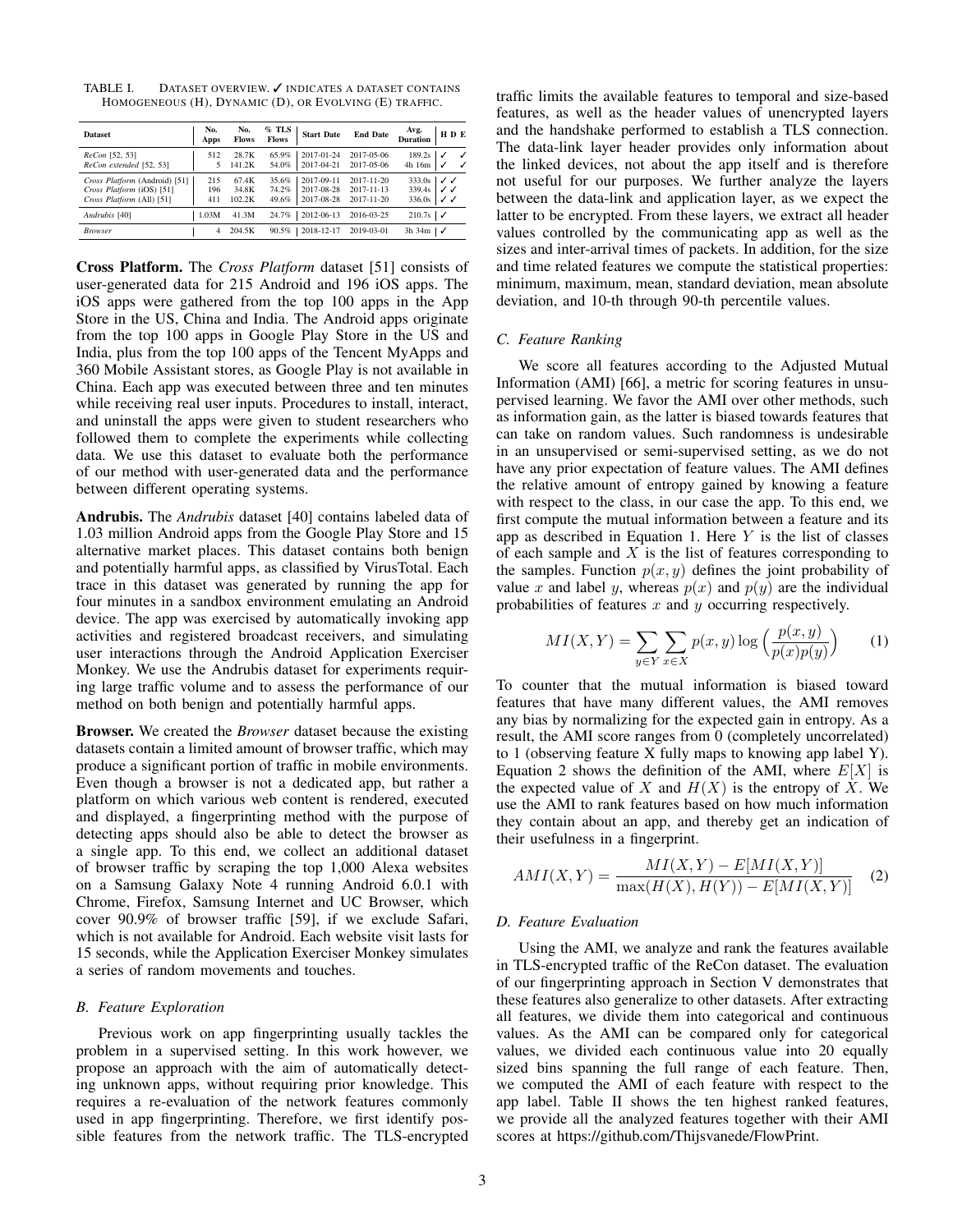<span id="page-3-0"></span>TABLE II. AMI OF TEN HIGHEST SCORING FEATURES.

| <b>Feature</b>                             | Category    | AMI   |
|--------------------------------------------|-------------|-------|
|                                            |             |       |
| Inter-flow timing                          | Temporal    | 0.493 |
| IP address - source                        | Device      | 0.434 |
| TLS certificate - validity after           | Destination | 0.369 |
| TLS certificate - validity before          | Destination | 0.356 |
| TLS certificate - serial number            | Destination | 0.342 |
| IP address - destination                   | Destination | 0.246 |
| TLS certificate - extension set            | Destination | 0.235 |
| Packet size (incoming) - std               | Size        | 0.235 |
| Packet size (outgoing) - std               | <b>Size</b> | 0.232 |
| Packet inter-arrival time (incoming) - std | Temporal    | 0.218 |

From Table [II](#page-3-0) we first observe that there are no features with an AMI close to 1. Hence, a fingerprint should combine multiple features in order to create a reliable app marker. In addition, we deduce four important categories that can be leveraged when creating app fingerprints. We note that these categories are not new to app fingerprinting, but give insights into how an approach may benefit from leveraging these features. While only using a small part of the dataset for our preliminary feature evaluation, our results in Section [V](#page-6-0) show that the features are generic and also perform well on larger datasets.

Temporal features. The *Inter-flow timing* and *Packet interarrival time (incoming)* stress the importance of timing in network traffic. Most apps primarily communicate when active, and early studies suggested a limited number of apps are active simultaneously [\[14,](#page-16-10) [26\]](#page-16-11). As temporal features may be affected by latency and network congestion on a small-time scale, our work uses time on a more course-grained level. We leverage the time between flows to correlate traffic occurring at the same time interval. In addition to our semi-supervised setting, supervised fingerprinting methods such as BIND [\[4\]](#page-16-1) also use temporal features.

Device features. The *IP address - source* feature is the IP address of the monitored device. This feature demonstrates that the device producing network traffic reveals information about the app. Intuitively, different devices may run different app suites. Our work does not use the IP source address as a feature, but instead create app fingerprints separately per device. We reason that identifying apps on a per-device basis assists in limiting the amount of dynamic behavior. Furthermore, a related study [\[5\]](#page-16-2) observed that different devices in terms of vendor and/or OS version may exhibit significant variations in traffic features. Therefore, our approach handles traffic on a per-device basis and constructs separate fingerprints for each device.

Destination features. The high AMI of the *IP address - destination*, i.e., the IP address of the server, and various *TLS certificate* features indicate that apps may be discriminated based on the destinations with which they communicate. Intuitively, each app is composed of a unique set of different modules that all provide parts of the app's functionality. Each module communicates with a set of servers resulting in a unique set of network destinations that differentiate apps. Destination features may even be enriched by domains extracted from DNS traffic. However, this data is not always available due to DNS caches. Hence, to work in a more general setting our approach does not use the domain as a feature. Even though network destinations may change over time, we show in Section [V](#page-6-0) that our approach is able to deal with these changes.

Size features. Both incoming and outgoing *Packet size* features show a high AMI. This implies that the amount of data being sent and received per flow is a good indicator of which app is active. However, all other packet size features yielded an AMI score of 0.07 or lower, i.e., making up two thirds of the bottom 50% of ranked features. Therefore, we do not incorporate packet sizes in our approach. This does not mean size features are unsuited for fingerprinting per se, as can be observed from supervised approaches using size-based features [\[2,](#page-16-0) [5,](#page-16-2) [62\]](#page-17-3). However, the size features yield little information for fingerprinting in a semi-supervised setting.

#### III. THREAT MODEL

Our work focuses on creating fingerprints for mobile apps and we assume the perspective of a security monitor who can (1) trace back flows to the device despite NAT or changing IP addresses, (2) distinguish mobile from non-mobile devices, and (3) only monitor its own network (e.g., the WiFi network of an enterprise)—traffic sent over other networks cannot be used to generate fingerprints. Our assumptions match the scenario of enterprise networks, where security operators have full network visibility and access to the DHCP server.

Even without a priori knowledge about device types, security operators could still isolate network traffic from mobile devices based on MAC addresses and orthogonal OS fingerprinting approaches: for example, related work has shown that DHCP messages [\[46\]](#page-17-15), TCP/IP headers [\[18\]](#page-16-12), and OS-specific destinations [\[36\]](#page-17-16) (e.g., update servers and mobile app markets), can be used to identify mobile devices, and even tethering.

Finally, we focus on single app fingerprints, i.e., we assume that mobile apps are executed one at the time. In practice, there is often a separation between the execution of multiple apps, with the exception of background services, which, however, produce fewer and more recognizable traffic patterns. Nonetheless, we acknowledge the possibility that multiple apps are executed simultaneously on a single device causing composite fingerprints. We believe our approach is an excellent start to investigate the creation and behavior of such composite fingerprints. However, as we will discuss in Section [VI,](#page-14-0) we consider this out of scope for the current work as existing solutions already suffer from limitations such as identifying previously unseen apps.

#### IV. APPROACH

<span id="page-3-1"></span>We aim to fingerprint mobile apps in a semi-supervised and real-time fashion on the base of their (encrypted) network traffic. We build our approach on the observation that mobile apps are composed of different modules that each communicate with a relatively invariable set of network destinations. Our focus lies on discovering these distinctive communication patterns without requiring any knowledge of the specific active apps. To this end, we create fingerprints based on temporal correlations among network flows between monitored devices and the destinations they interact with. As a result, our fingerprints are capable of dealing with evolving app suites, and are agnostic to the homogeneous and dynamic nature of mobile traffic.

Figure [1](#page-4-0) shows an overview of our approach: We periodically take network traffic of mobile devices as input and generate fingerprints that map to apps. To do so, we isolate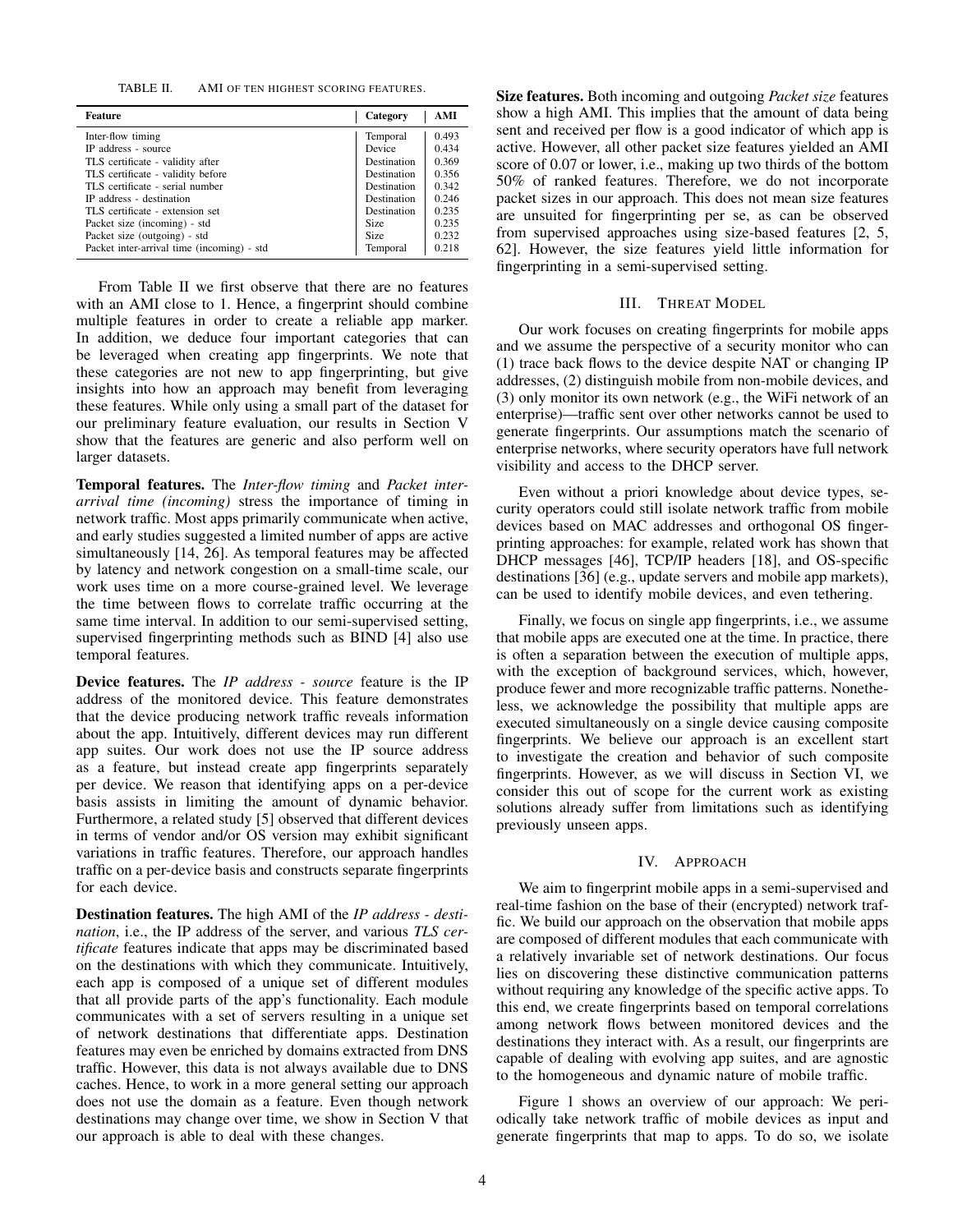

<span id="page-4-0"></span>Fig. 1. Overview of the creation and matching of app fingerprints. (A) We extract features from the network traces. (B) We cluster the flows from each device per network destination. (C) We detect and isolate browsers. (D) We discover correlations between network destinations. (E) We create fingerprints based on strong correlations. (F) We match newly found fingerprints against previously generated fingerprints and update them accordingly.

TCP/UDP flows from the network traces for each device, and extract the required features. Subsequently, for each individual device we cluster all flows according to their destination. This clustering allows the discovery of common communication patterns later on. Before generating app fingerprints, our approach first pays special attention to browsers as they behave like a platform accessing web content rather than a dedicated app. Thereafter, we correlate remaining clusters based on temporally close network activity to generate app fingerprints. When clusters show a strong correlation, we group their flows together in a fingerprint. Finally, we match the generated fingerprints against a database of known fingerprints to recognize apps or detect previously unseen apps. By combining correlation and clustering techniques, our approach discovers temporal access patterns between network destinations without requiring any prior knowledge.

## *A. Feature Extraction*

The first step for generating fingerprints extracts features from the network traffic, where we separately look at the TCP and UDP flows of each mobile device. Per device, we extract the destination IP and port number, timestamp (used to compute the timing between flows), size and direction of all packets in the flow and, if applicable, the TLS certificate for that flow. From these features, we use the destination IP and port number as well as the TLS certificate in the clustering phase. Browser isolation additionally requires information about the amount of data that is sent over the network. Finally, the correlation step uses the timestamps of packets to determine to what extent different flows are temporally correlated.

## <span id="page-4-1"></span>*B. Clustering*

Since our approach runs periodically over input data of each device, we first split the input data is into batches of a given timing interval  $\tau_{batch}$ . After extracting the features for each batch, we cluster together TCP/UDP flows based on their network destination. We consider flows to go to the same network destination if they satisfy any of the following criteria: (1) The flows contain the same (destination IP address, destination port)-tuple. (2) The flows contain the same TLS certificate.

The clustering approach for app fingerprinting raises some concerns about the consistency of destination clusters. After all, web services may use multiple IP addresses for a single destination for load balancing and reducing the server response time, or even change their IP address completely. Our approach tackles this problem by clustering destinations based on similarity of either the (IP, port)-tuple or the TLS certificate. As discussed previously, one may even enrich the clustering features by including DNS traffic of flows as well if this information is available. Our evaluation in Section [V](#page-6-0) shows that this method is robust against inconsistencies in network destinations.

Figure [2](#page-5-0) shows an example of the resulting clusters, in which the destination clusters are scattered randomly. The size of each cluster is proportionate to the amount of flows assigned to it. Note that some of the clusters are generated by multiple apps, which we refer to as *shared clusters*. Further inspection reveals that these shared clusters correspond to third-party services such as crash analytics, mobile advertisement (ad) networks, social networks, and CDNs. These services are often embedded through libraries that are used by many apps: e.g., googleads.g.doubleclick.net, lh4.googleusercontent.com and android.clients. google.com are shared clusters that provide these services. We discuss the extent to which shared clusters influence fingerprinting in our analysis on homogeneity in Section [V-E.](#page-10-0) In addition to shared clusters, apps frequently produce clusters unique to that specific app, e.g., the s.yimg.com and infoc2.duba.net clusters only occur in the traffic of the *com.rhmsoft.fm* app. These app-specific clusters often point to destinations of the app developer, i.e., the first party, or smaller providers of the aforementioned cross-app services. Finally, note that the obtained clusters consist of flows from the entire input batch. However, the monitored device will only sporadically communicate with each destination. Therefore, we refer to clusters as *active* when a message is sent to or received from the destination represented by the cluster, and *inactive* otherwise.

## *C. Browser Isolation*

As previously discussed, browsers are different from other apps in that they are not dedicated apps. This means that behavioral patterns in browsers are more difficult to detect as the user may navigate to any website at will. To account for this, we introduce a separate technique to detect and isolate browser traffic into a single app.

Features. From the perspective of destination clustering, we expect browsers to show many new clusters. After all, modern websites distribute their content along CDNs, display advertisement, and load auxiliary scripts and images. These are stored at various destinations and therefore show up as new clusters. In addition, content downloaded to be displayed in browsers often contains much more data than is uploaded in browser requests. We expect that for other mobile apps, this communication is much more balanced and the number of clusters active simultaneously is smaller. To account for the fact that multiple apps may be active and thereby show browser-like behavior, we focus only on the relative changes. Therefore, our browser detector uses the following features: (1) Relative change in active clusters; (2) Relative change in bytes uploaded; (3) Relative change in bytes downloaded; (4) Relative change in upload/download ratio.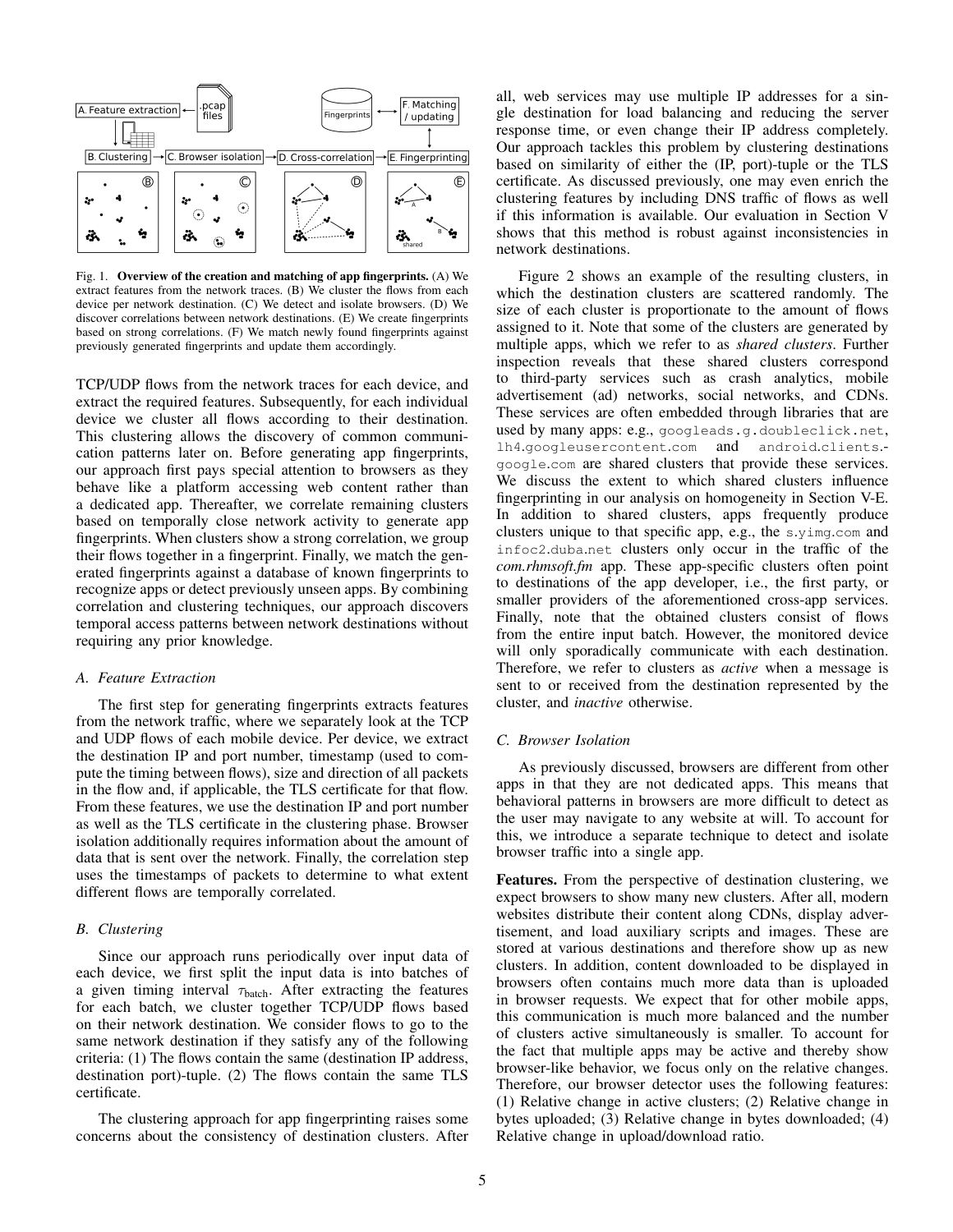Browser detector. To detect browsers, we train a Random Forest Classifier [\[34\]](#page-17-17) with labeled browser and non-browser data.<sup>[1](#page-5-1)</sup> When the classifier detects a TCP/UDP stream originating from a browser at time  $t$ , we isolate all connections active within an empirically set timeframe of  $[t - 10, t + 10]$ seconds. This means that we label the connections as *browser* and do not consider them for further analysis. Therefore, after detection, these streams are removed from the destination clusters. Our rationale for removing all connections within a specific timeframe is that, when a browser is detected, it probably caused more network activity around that time. While this approach might be considered aggressive in detecting browsers, we argue that other apps should show persistent behavior. As a result, clusters that have been removed because all their connections were incorrectly isolated are still expected to resurface when the app is active without an interfering browser. We evaluate the performance of the browser isolation component in Section [V-D.](#page-9-0)

#### *D. Cluster Correlation*

Now that browsers are isolated, we leverage the remaining clusters for app fingerprinting. However, using only destination clusters is insufficient for fingerprinting apps as network destinations are shared among apps and may change between different executions of an app [\[62,](#page-17-3) [63\]](#page-17-18). A small-scale experiment on our datasets shows that an increasing number of apps leads to a rapid decline in app-specific clusters. When randomly selecting 100 apps from all our dataset over ten Monte Carlo cross validations, only 58% of apps show at least one app-specific destination cluster. In the same experiment, when selecting 1,000 apps, this number drops to 38%. Therefore, to fingerprint apps we also leverage the temporal correlations between active destination clusters. Our rationale here is that apps persistently communicate with the same network destinations. We hypothesize that the combination of active destination clusters at each point in time is unique and relatively stable for each app. This means that over time one should be able to observe stronger correlations for destinations that belong to the same app. Our experiments in Section [V](#page-6-0) demonstrate that this method of fingerprint generation can be used for both app recognition and detection of previously unseen apps.

Correlation graph. To measure the temporal correlation between clusters, we compute the cross-correlation [\[49\]](#page-17-19) between the activity of all cluster pairs as defined in Equation [3.](#page-5-2) Even though this has a theoretical time complexity of  $O(n^2)$ , we show in Section [V-G](#page-13-0) that in practice it is still easily scalable. We compute this cross-correlation by splitting the input batch into slices of  $\tau_{window}$  seconds (see Section [V-A\)](#page-6-1). We consider a cluster  $c_i$  active at time slice t if it sends or receives at least one message to or from the destination cluster during that window. Its activity is modeled as  $c_i[t] = 1$  if it is active or  $c_i[t] = 0$  if it is inactive.

<span id="page-5-2"></span>
$$
(c_i \star c_j) = \sum_{t=0}^{T} c_i[t] \cdot c_j[t]
$$
 (3)

The cross-correlation is naturally higher for clusters with a lot of activity. To counter this, we normalize the cross-correlation



<span id="page-5-0"></span>Fig. 2. Example of destination clusters for three apps: *com.rhmsoft.fm*, *com.steam.photoeditor*, and *au.com.penguinapps.android.babyfeeding.client. android*. The size of each cluster is proportionate to the amount of flows assigned to it. We labeled first- and third-party destinations based on the methodology of Ren et al. [\[52\]](#page-17-11), and distinguished for the latter between CDNs, advertisement networks (ads), and social networks (social).



<span id="page-5-4"></span>Fig. 3. Example correlation graph for three apps as generated by our approach (left) and when labeled per app (right). The apps include *com.rhmsoft.fm* (blue), *com.steam.photoeditor* (green) and *au.com.penguinapps.android.babyfeeding.client.android* (red) or shared destination clusters (black). Larger nodes indicate the more flows to that destination cluster. The thickness of each edge depends on the cross correlation.

for the total amount of activity in both clusters as specified in Equation [4.](#page-5-3)

<span id="page-5-3"></span>
$$
(c_i \star c_j)_{norm} = \frac{\sum_{t=0}^{T} c_i[t] \cdot c_j[t]}{\sum_{t=0}^{T} \max(c_i[t], c_j[t])}
$$
(4)

Using the cross-correlation metric between each cluster, we construct a correlation graph with each node in this graph representing a cluster. Clusters are connected through weighted edges where the weight of each edge defines the crosscorrelation between two clusters. Figure [3](#page-5-4) shows the correlation graph of three selected apps as an example. We see that clusters belonging to the same app demonstrate a strong crosscorrelation. In addition, shared clusters show weak correlation between all apps and most of the unique clusters are not correlated at all.

## *E. App Fingerprints*

To construct app fingerprints we identify maximal cliques, i.e., complete subgraphs, of strongly correlated clusters in the correlation graph. To discover such cliques, we first remove all edges with a weak cross-correlation. A cross-correlation is considered weak if it is lower than a threshold  $\tau_{\text{correlation}}$ , which in our approach is empirically set to 0.1 (see Section [V-A\)](#page-6-1). This leaves us with a correlation graph containing only the strongly correlated clusters. We then extract all maximal cliques from

<span id="page-5-1"></span><sup>&</sup>lt;sup>1</sup>While this is a form of supervised detection, we still consider our approach semi-supervised as we do not require prior knowledge for other types of apps.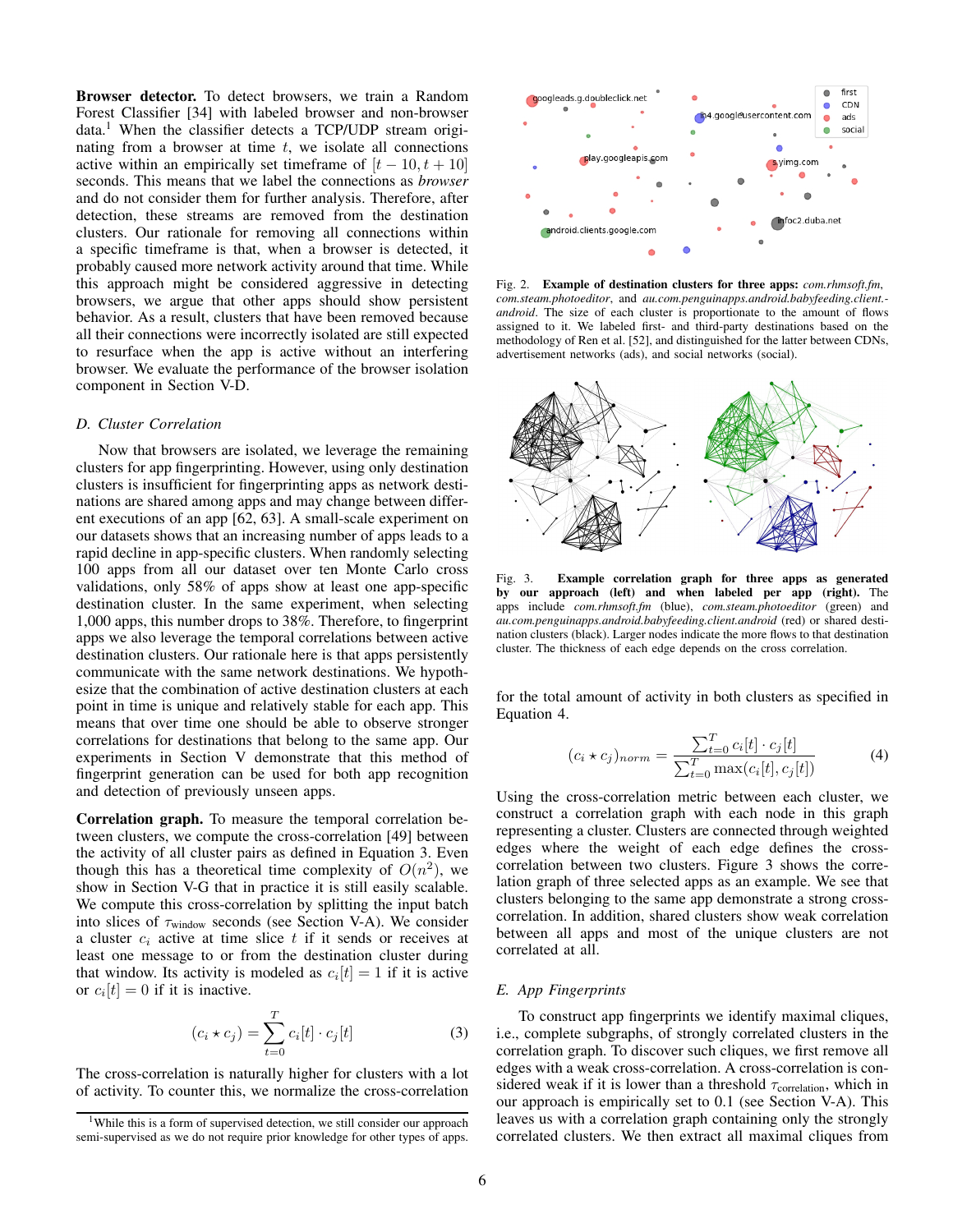this graph and transform each clique into a fingerprint. As all maximal cliques are *complete subgraphs*, the edges in the clique do not add any additional information. This means we can transform cliques into sets of network destinations by extracting all (destination IP, destination port)-tuples and TLS-certificates from every node in a clique and combine them into a set. By performing this transformation for each clique, we obtain all of our fingerprints. In short, we define an app fingerprint as *the set of network destinations that form a maximal clique in the correlation graph*.

As graph edges in the correlation graph depend on the activity of a destination with other clusters, some of the nodes are completely disconnected from the rest of the graph. This is often the case for destinations that are shared among many apps. Figure [3](#page-5-4) shows an example where the shared (black) nodes only have low cross correlations that fall under the threshold. As these 1-cliques often correspond to multiple apps, treating them as fingerprints yields little added value. However, they will most likely originate from the same app for which we are able to produce fingerprints during the batch processing. Therefore, we assign flows from 1-cliques to the fingerprint that is closest in time, or, if two fingerprints are equally close, to the fingerprint containing the most flows.

#### <span id="page-6-3"></span>*F. Fingerprint Comparison*

The benefit of using a fingerprint to represent traffic from an app is that it can be computed from the features of the network traffic itself without any prior knowledge. Moreover, we want to compare fingerprints with each other to track app activity over time. Unfortunately, apps communicate with various sets of destinations at different times, either because traffic is based on user interaction, which is dynamic, or because apps produce distinct traffic for different functionalities. Consequently, fingerprints of the same app can diverge to various degrees. To account for this fact, we do not compare fingerprints as an exact match, but instead base their comparison on the Jaccard similarity [\[35\]](#page-17-20). Since our fingerprints are sets, the Jaccard similarity is a natural metric to use. To test whether two fingerprints are similar, we compute the Jaccard similarity between two fingerprints  $F_a$  and  $F_b$  (displayed in Equation [5\)](#page-6-2) and check whether it is larger then a threshold  $\tau_{\text{similarity}}$ . If this is the case, we consider the two fingerprints to be the same.

<span id="page-6-2"></span>
$$
J(F_a, F_b) = \frac{|F_a \cap F_b|}{|F_a \cup F_b|} \tag{5}
$$

By comparing fingerprints in this way, we are able to track the activity of apps between different input batches and executions of the our approach. In addition, it automatically solves the problem when we observe a fingerprint where one edge of the clique is missing because it did not make the threshold cutoff. Especially when cliques become larger, the possibility of a clique missing an edge increases. In such cases, our approach would output multiple fingerprints for the same app. If these fingerprints are similar, they can even be merged by taking the union of fingerprints. In addition, this comparison based on the Jaccard similarity allows our approach to treat similar fingerprints as equivalent.

## V. EVALUATION

<span id="page-6-0"></span>We implemented a prototype of our approach, called FLOWPRINT, in Python using the Scikit-learn [\[47\]](#page-17-21) and NetworkX [\[33\]](#page-17-22) libraries for machine learning and graph computation. The first experiment in our evaluation determines the optimal parameters for our approach. Then, we analyze to what extent the fingerprints generated by our approach can be used to precisely identify apps. Here, we compare our approach against AppScanner [\[62\]](#page-17-3), a supervised state-of-theart technique to recognize apps in network traffic. Thereafter, we evaluate how well our approach deals with previously unseen apps, either through updates or newly installed apps. We then detail specific aspects of our approach such as the performance of the browser detector, the confidence level of our fingerprints, and the number of fingerprints produced per app. We further investigate how well our approach can deal with the homogeneous, dynamic, and evolving nature of mobile network traffic. Finally, we discuss the impact of the number of apps installed on the device and demonstrate that our method is able to run in real-time by assessing the execution time of FLOWPRINT.

Experimental setup. Our evaluation requires ground truth labels, which for mobile apps can be acquired by installing an intrusive monitoring agent on a real device, or by running controlled experiments. Due to privacy concerns and to ensure repeatability of our experiments, we evaluate FLOWPRINT on the datasets described in Section [II-A,](#page-1-0) which closely approach an open world setting, containing encrypted data, user-generated data, both Android and iOS apps, and different app versions. As explained in Section [IV,](#page-3-1) our approach does not require any prior knowledge to generate fingerprints, and we leverage ground truth labels only to evaluate our prototype (i.e., to assign app names to matched fingerprints).

We split the traffic of each app in our datasets 50:50 into training and testing sets, without any overlap. For each experiment, we build our database from the training data of 100 randomly chosen apps for each dataset. This leads to an average of 2.0 fingerprints per app for ReCon and Andrubis, and 6.2 for the Cross Platform dataset. For the unseen app detection, we additionally introduce traffic from 20 randomly chosen apps that are not present in the training set.

#### <span id="page-6-1"></span>*A. Parameter Selection*

As detailed in the previous section, our approach requires four configurable parameters to create fingerprints:

- $\bullet$   $\tau_{\text{batch}}$  sets the amount of time of each batch in a network capture to process in each run of our approach.
- $\tau_{window}$  specifies the time window for destination clusters to be considered active simultaneously.
- $\tau$ <sub>correlation</sub> describes the minimum amount of correlation</sub>  $(c_i \star c_j)_{norm}$  between two destination clusters to have an edge in the correlation graph.
- $\bullet$   $\tau_{\text{similarity}}$  indicates the minimum required Jaccard similarity between fingerprints to be treated as equivalent.

Optimization metric. We optimize each parameter with respect to the F1-score that our approach achieves when recognizing apps. This metric computes the harmonic mean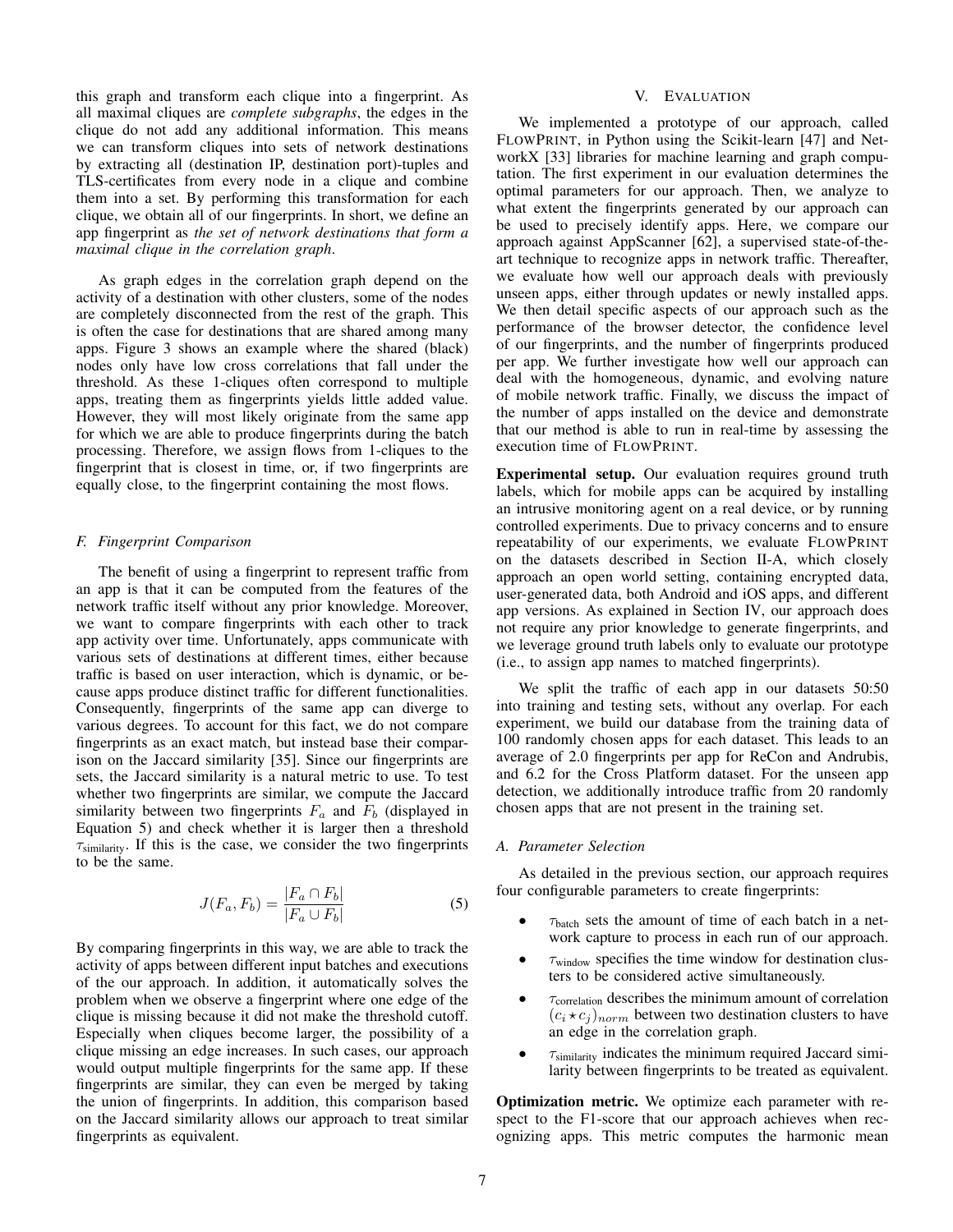<span id="page-7-0"></span>TABLE III. SUMMARY OF TESTED PARAMETER OPTIMIZATION VALUES. THE FIRST ROW SHOWS THE DEFAULT PARAMETERS AND EACH SUBSEQUENT ROW HIGHLIGHTS THE OPTIMAL VALUES FOUND FOR EACH INDIVIDUAL PARAMETER.

| $\tau_{\text{batch}}$    | $\tau_{\text{window}}$ | $\tau$ correlation       | $\tau$ similarity        | <b>F1-score</b>                      |
|--------------------------|------------------------|--------------------------|--------------------------|--------------------------------------|
| 3600                     |                        | 0.3                      | 0.5                      | 0.8164                               |
| 300<br>300<br>300<br>300 | 30<br>30<br>30         | 0.3<br>0.3<br>0.1<br>0.1 | 0.5<br>0.5<br>0.5<br>0.9 | 0.8294<br>0.8367<br>0.8543<br>0.9190 |

between precision and recall and is often used to evaluate security solutions. As we output fingerprints, we need to map them to app labels in order to evaluate our approach. Each fingerprint consists of flows which, in our dataset, are labeled. Hence, we label each fingerprint with the flow label that is most commonly assigned to that fingerprint. To illustrate this, suppose fingerprint  $F$  contains 10 flows of app  $A$  and 2 flows of app  $B$ , all 12 flows of that fingerprint will be assigned the label A. While this approach can generate multiple fingerprints per app (see Section [V-D\)](#page-10-1), many security applications (e.g., firewalls) use a mapping on top of fingerprinting and allow multiple fingerprints for the same app.

Parameter selection. To optimize our parameters, we refine them individually to reach an optimal F1-score. We choose our parameters from the following set of possible values:

- $\tau_{\text{batch}}$ : 1m, 5m, 10m, 30m, 1h, 3h, 6h, and 12h.
- $\tau_{window}$ : 1s, 5s, 10s, 30s, 1m, 5m, 10m, and 30m.
- $\tau_{\text{correlation}}$ : 0.1 to 1.0 in steps of 0.1.
- $\tau_{\text{similarity}}$ : 0.1 to 1.0 in steps of 0.1.

The batch size thresholds vary between 1 minute, a scenario where apps can be detected while they are still running, and 12 hours, representing a post-incident analysis. The window thresholds vary between 1 second and 30 minutes, where smaller values may miss flow correlations and larger values may correlate flows that were accidentally active around the same time period. Both correlation and similarity thresholds are evenly spread out between 0.1 and 1.0, the first and max values that trigger the corresponding fingerprint mechanism.

For each parameter we vary the value by iterating over the test set of possible values while keeping the other parameters as their default value. Once we find an optimal value for a parameter, it is set as the new default for optimizing the other parameters. This way of iterating through the values allows us to capture dependencies between the parameters. To get an average result, we perform a 10-fold cross validation analysis for each setting on held-out validation data from the Andrubis dataset. This held-out data is not used in the remainder of the evaluation to remove bias from this optimization step. We opt to optimize the parameters using only the Andrubis dataset to ensure all datasets contain enough testing data to evaluate our approach. While this may bias the optimal parameters to a specific dataset, our results in the remainder of this section show that the parameters also generalize well to other datasets. During the experiment, we assume that each device has 100 apps installed, which resembles a realistic setting [\[10\]](#page-16-13). We also performed the same evaluation with 200 apps per device, which resulted in the same optimal parameters.

As shown in Table [III,](#page-7-0) we find optimal values for  $\tau_{\text{batch}} =$ 300 seconds,  $\tau_{window}$  = 30 seconds,  $\tau_{correlation}$  = 0.1 and  $\tau_{\text{similarity}} = 0.9$  from this analysis.<sup>[2](#page-7-1)</sup> One interesting observation is that the optimal value for  $\tau_{\text{batch}}$  is found at 300 seconds. This means that it may take up to five minutes before a flow is assigned to a fingerprint. In settings that require faster fingerprint generation, operators can of course set a lower  $\tau_{\text{batch}}$ value, however at the cost of a lower performance.

## <span id="page-7-3"></span>*B. App Recognition*

Many security solutions use a fingerprinting method for the purpose of app recognition [\[15,](#page-16-14) [57,](#page-17-2) [62\]](#page-17-3). To evaluate the extent to which our approach recognizes apps within network traffic, we create fingerprints of labeled training data. Then, we label each fingerprint with the app label most commonly assigned to flows within the fingerprint, i.e., we perform a majority vote. After obtaining the labeled fingerprints we run our approach with the test data. We then compare the resulting test fingerprints with the labeled training fingerprints using the Jaccard similarity, as detailed in Section [IV-F.](#page-6-3) Subsequently, each test fingerprint, and by inference each flow belonging to that test fingerprint, receives the same label as the training fingerprint that is most similar to it.

We compare our approach with the state-of-the-art tool AppScanner [\[62,](#page-17-3) [63\]](#page-17-18). However, the authors of AppScanner only released precomputed length statistics about the flows in their dataset and the code for running the classification phase on such preprocessed statistics. Therefore, to be able compare both approaches on the same datasets, we faithfully reimplemented the AppScanner feature extraction strategy, which reads PCAP files and feeds the feature values to the classifier.<sup>[3](#page-7-2)</sup> To do so, we followed the description in the AppScanner paper for computing feature statistics, using the standard NumPy [\[45\]](#page-17-23) and Pandas [\[43\]](#page-17-24) libraries. AppScanner has different settings, it can either work with a Support Vector Classifier or a Random Forest Classifier. We evaluate AppScanner with a single large Random Forest Classifier, which achieved the highest performance in AppScanner's evaluation. In addition, AppScanner requires a parameter that sets the minimum confidence level for recognition. The optimal confidence level according to the original paper is 0.7, hence this is what we used in our evaluation. Lowering this threshold increases the recall and decreases the precision of AppScanner.

Comparison with AppScanner. We evaluate FLOWPRINT against AppScanner by running a 10-fold cross validation on the same datasets discussed in Section [II-A.](#page-1-0) Additionally, we measure to what extent the performance of our approach is affected by the number of flows produced per app. As apps in the Andrubis dataset produce a varying amount of data, we evaluated the performance considering only apps having a minimum of  $x$  flows. This resulted in five evaluations for  $x = 1$ , i.e., all apps,  $x = 10$ ,  $x = 100$ ,  $x = 500$ , and  $x = 1000$ . We refer to these evaluations as *Andrubis*  $\geq x$  $flow(s)$  for each respective value of x. All experiments assumed a maximum of 100 active apps per device in accordance with recent statistics [\[10\]](#page-16-13).

<span id="page-7-1"></span><sup>&</sup>lt;sup>2</sup>Due to space limitations we provide additional results about the parameter selection at [https://github.com/Thijsvanede/FlowPrint.](https://github.com/Thijsvanede/FlowPrint)

<span id="page-7-2"></span><sup>&</sup>lt;sup>3</sup>We release our implementation of AppScanner at [https://github.com/](https://github.com/Thijsvanede/AppScanner) [Thijsvanede/AppScanner.](https://github.com/Thijsvanede/AppScanner)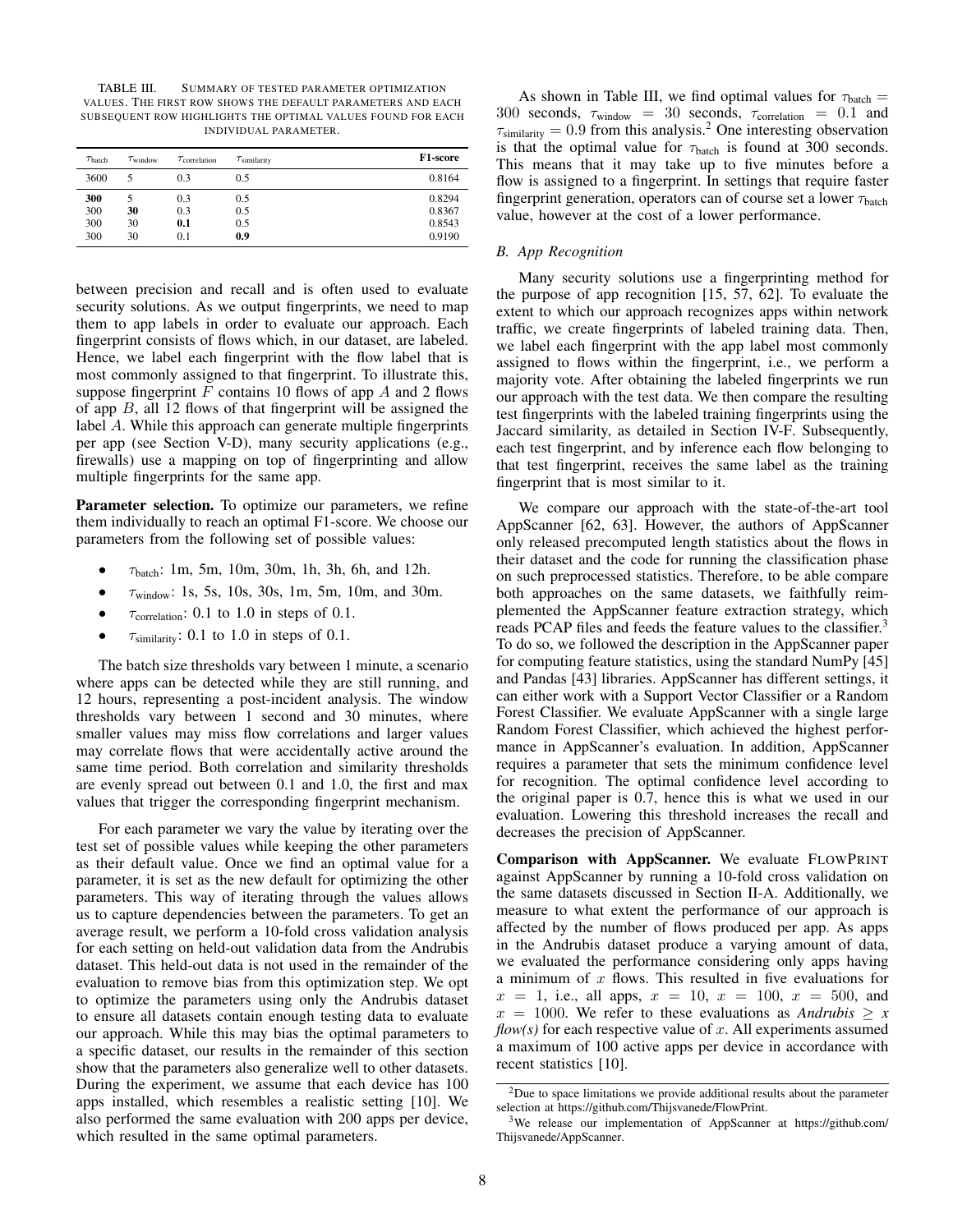|                           |           |        | <b>FLOWPRINT</b> |          |                  |        | AppScanner (Single Large Random Forest) |          |
|---------------------------|-----------|--------|------------------|----------|------------------|--------|-----------------------------------------|----------|
| <b>Dataset</b>            | Precision | Recall | F1-score         | Accuracy | <b>Precision</b> | Recall | <b>F1-score</b>                         | Accuracy |
| ReCon                     | 0.9470    | 0.9447 | 0.9458           | 0.9447   | 0.8960           | 0.4284 | 0.5797                                  | 0.4284   |
| ReCon extended            | 0.8984    | 0.8922 | 0.8953           | 0.8922   | 0.9365           | 0.2534 | 0.3989                                  | 0.2534   |
| Cross Platform (Android)  | 0.9007    | 0.8698 | 0.8702           | 0.8698   | 0.9108           | 0.8867 | 0.8693                                  | 0.8867   |
| Cross Platform (iOS)      | 0.9438    | 0.9254 | 0.9260           | 0.9254   | 0.8538           | 0.1484 | 0.2430                                  | 0.1484   |
| Cross Platform (Average)  | 0.9191    | 0.8923 | 0.8917           | 0.8923   | 0.8791           | 0.5028 | 0.5757                                  | 0.5028   |
| Andrubis $(> 1$ flow)     | 0.5842    | 0.5871 | 0.5856           | 0.5871   | 0.6270           | 0.1956 | 0.2982                                  | 0.1956   |
| Andrubis $(> 10$ flows)   | 0.5439    | 0.5031 | 0.5227           | 0.5031   | 0.6069           | 0.1501 | 0.2407                                  | 0.1501   |
| Andrubis $(> 100$ flows)  | 0.7617    | 0.6852 | 0.7214           | 0.6852   | 0.8520           | 0.5048 | 0.6340                                  | 0.5048   |
| Andrubis ( $>$ 500 flows) | 0.7389    | 0.7413 | 0.7401           | 0.7413   | 0.8663           | 0.5386 | 0.6642                                  | 0.5386   |
| Andrubis $(> 1000$ flows) | 0.8021    | 0.8111 | 0.8066           | 0.8111   | 0.9141           | 0.6005 | 0.7248                                  | 0.6005   |

<span id="page-8-0"></span>TABLE IV. PERFORMANCE OF OUR APPROACH COMPARED TO APPSCANNER IN THE APP RECOGNITION EXPERIMENT. THE NUMBER OF FLOWS SHOWN FOR THE ANDRUBIS DATASET INDICATE THE MINIMUM NUMBER OF REQUIRED FLOWS AN APP HAD TO PRODUCE TO BE INCLUDED IN THE EXPERIMENT.

Table [IV](#page-8-0) shows the performance of both FLOWPRINT and AppScanner. We note that the accuracy and recall levels are the same, which is due to computing the micro-average metrics for the individual apps. This is often regarded as a more precise metric for computing the precision, recall and F1-score and has the side effect that the accuracy equals the recall [\[32\]](#page-17-25). Despite competing with a supervised learning method, we see that both AppScanner and our approach have similar levels of precision, meaning they are able to correctly classify network flows to their corresponding app. However, we outperform AppScanner greatly on the recall, meaning that our approach is much better at classifying all types of traffic, whereas AppScanner provides a sufficient certainty level for only a small fraction of apps. We note that in our experiments, AppScanner has a lower performance than reported in the original paper, especially for the recall. The cause is twofold: First, most apps in our datasets are captured over shorter periods of time, making it more difficult to recognize apps. Second, the AppScanner paper reported only on flows for which they have a confidence level  $\geq$  0.7, which in their dataset was 79.4% of flows. This means that unclassified flows are not taken into account. As unrecognized flows reveal much about the recognition approach, our work reports the performance over all flows, where unrecognized flows cause lower recall rates.

Dataset independence. Our evaluation shows that FLOW-PRINT performs well on both synthetic (ReCon and Andrubis) and human-generated (Cross Platform) traffic. Furthermore, the results from the Cross Platform dataset show that our approach can be used to generate fingerprints for both iOS and Android apps. However, this does not necessarily mean that a fingerprint generated for an iOS app can be used to detect the corresponding Android version or vice versa. In the Andrubis dataset, we observed no significant difference between recognizing benign and potentially harmful apps. Moreover, the flow experiment (see Table [IV\)](#page-8-0) shows that apps generating a small amount of flows are more difficult to detect. As a result, our approach has to find correlations between traffic in a limited timeframe resulting in a lower precision. This is a known limitation of network-based approaches and also affects related tools such as AppScanner.

## <span id="page-8-1"></span>*C. Detection of Previously Unseen Apps*

In addition to app recognition, we evaluate the capabilities of our fingerprinting approach to detect previously unseen apps. Here, we want FLOWPRINT to be able to correctly isolate an unseen app as a new app, instead of classifying it as an existing one. This isolation allows also us to distinguish between different unseen apps. Subsequently, when FLOWPRINT detects a previously unseen app, the security operator can choose to include the new fingerprints in the database. From that point forward, the new app will be classified as known and can be recognized as in Section [V-B.](#page-7-3) For this setting, we create fingerprints for the apps that are present on the device. Subsequently, we add previously unseen apps to the evaluation and generate fingerprints for all the apps present during this testing phase. Our work uses the same parameters from Section [V-A](#page-6-1) for detecting unseen apps. However, in order to decide whether a fingerprint originates from a new or existing app, we introduce a different threshold  $\tau_{\text{new}}$ . This threshold indicates the maximum Jaccard similarity between a tested fingerprint and all training fingerprints to be considered a new app. Note that the lower this threshold, the more conservative we are in flagging fingerprints as originating from new apps. The rationale for introducing this additional threshold is that fingerprints remain the same for the entire approach, but are interpreted differently depending on the use case. When detecting unseen apps, we suggest the use of a threshold of 0.1, meaning that only fingerprints that have an overlap of less than 0.1 with all existing fingerprints are considered new apps. Comparing fingerprinting approaches for detecting unseen apps is difficult because, as far as we are aware, the only network-based approaches for detecting unseen apps are DECANTeR [\[15\]](#page-16-14) and HeadPrint [\[16\]](#page-16-15). Unfortunately, both detectors only handle unencrypted data, thus they cannot be applied on encrypted data like ours. Hence, we are unable to compare our approach with related work in this setting.

As in previous experiments, we assume each device has 100 apps installed, and introduce 20 new apps. We evaluate our detector by running a 10-fold cross validation using  $\tau_{\text{new}} = 0.1$ . A low  $\tau_{\text{new}}$  threshold ensures that known apps are not detected as new despite the dynamic nature of apps. As a trade-off, the detector does not correctly classify all flows of previously unseen apps. However, we argue that correctly classifying all flows of unseen apps is infeasible as large parts of many apps are shared in the form of common libraries. This means that it is preferable to aim for a high precision in flows flagged as new apps rather than a high recall as long as previously unseen apps can be detected at some point.

Table [V](#page-9-1) shows the results of our experiment. We see that the precision is reasonably high and 97.8% of flows are correctly flagged as unseen for ReCon and 99.5% for ReCon extended. This also means that existing apps are rarely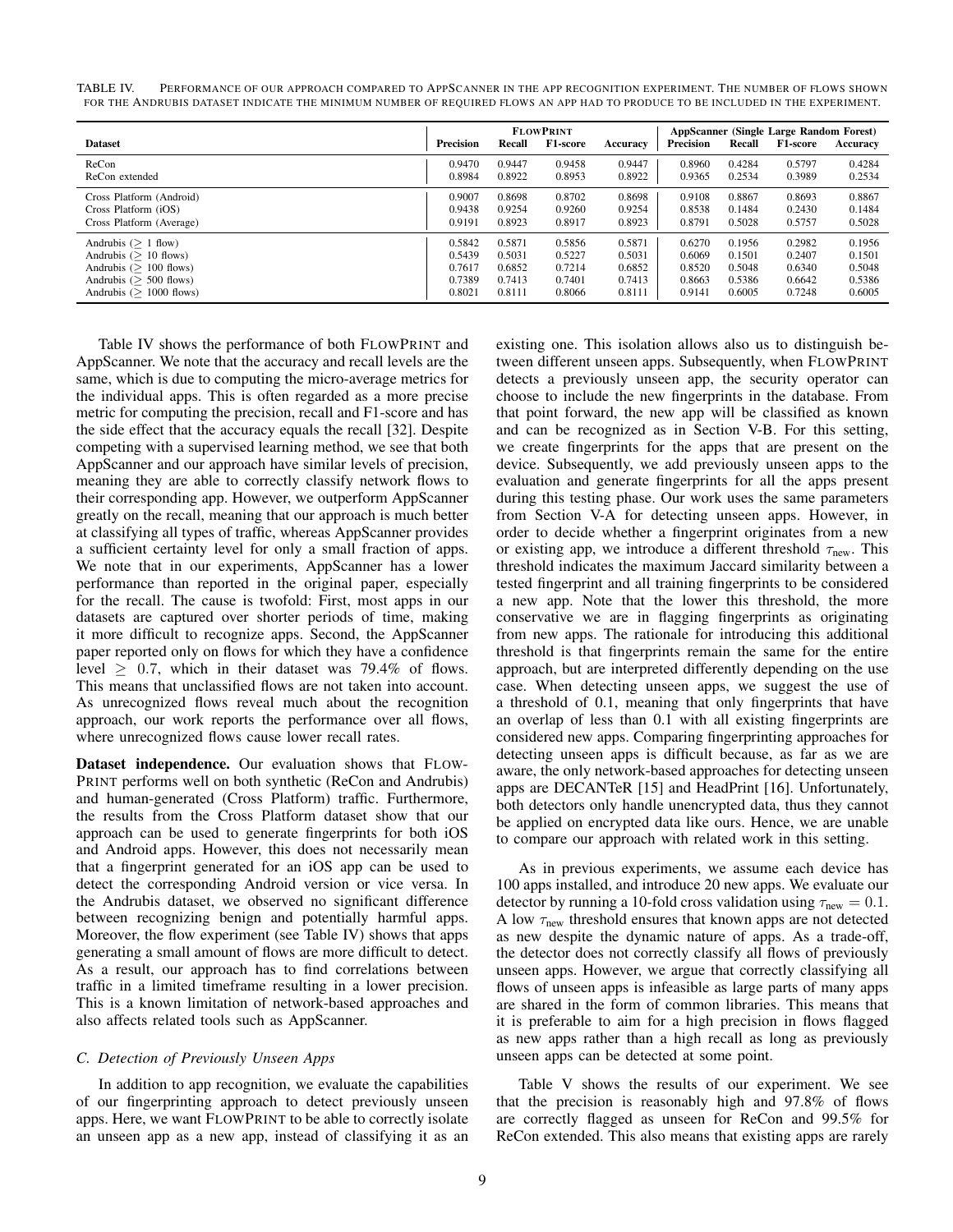<span id="page-9-1"></span>TABLE V. PERFORMANCE OF OUR APPROACH WHEN DETECTING UNSEEN APPS. TRUE POSITIVES = CORRECTLY IDENTIFIED NEW APPS; TRUE NEGATIVES = CORRECTLY IDENTIFIED KNOWN APPS; FALSE POSITIVES = KNOWN APPS CLASSIFIED AS NEW; FALSE NEGATIVES = NEW APPS CLASSIFIED AS KNOWN.

| <b>Dataset</b>            | <b>Precision</b> | Recall | F1-score | Accuracy |
|---------------------------|------------------|--------|----------|----------|
| ReCon                     | 0.9777           | 0.7098 | 0.8225   | 0.8550   |
| ReCon extended            | 0.9948           | 0.2032 | 0.3375   | 0.5494   |
| Cross Platform (Android)  | 0.9106           | 0.4318 | 0.5858   | 0.6634   |
| Cross Platform (iOS)      | 0.9637           | 0.7744 | 0.8588   | 0.8527   |
| Cross Platform (Average)  | 0.9352           | 0.5449 | 0.6886   | 0.7253   |
| Andrubis $(> 1$ flow)     | 0.4757           | 0.2090 | 0.2904   | 0.5100   |
| Andrubis ( $> 10$ flows)  | 0.5703           | 0.2552 | 0.3526   | 0.4965   |
| Andrubis ( $> 100$ flows) | 0.8405           | 0.4760 | 0.6078   | 0.6386   |
| Andrubis $($ > 500 flows) | 0.7722           | 0.3121 | 0.4446   | 0.5915   |
| Andrubis $(> 1000$ flows) | 0.7939           | 0.3444 | 0.4804   | 0.6177   |

marked as unseen, reducing the load on any manual checking of alert messages. On the Cross Platform dataset, we achieve 93.5% precision on average indicating that, while slightly more difficult, our approach is still capable of detecting new apps without raising too many false alerts. For Andrubis, the rate of false positives is higher with 14.8% for apps producing at least 100 flows. This is due to the relatively short time span in which traffic of this dataset was produced, i.e., 240 seconds.

Recall. We see that the recall is significantly lower than the precision, only reaching 20.3% for the ReCon extended dataset. This is caused by homogeneous behavior of mobile apps, i.e., the network traffic of these apps overlaps due to the use of common libraries and services. In the experiments of Table [V](#page-9-1) we found that unknown apps showed similar advertisement traffic to known apps. When the similarity ot the unknown app results in a higher matching score than  $\tau_{\text{new}}$ , it will be misclassified as known. This is less of a problem in the app recognition scenario where FLOWPRINT searches for a best match. Multiple training fingerprints can have a similarity score  $> \tau_{\text{new}}$ , but the actual app likely produces the highest score due to most overlapping destinations, leading to a correct match. We elaborate on the effects of homogeneous traffic in Section [V-E.](#page-10-0) As stated before, low recall is not necessarily problematic as long as the unseen app is detected at some point. In our experiment, we already detect 72.3% of apps in the first batch (five minutes) in which they appear. We discuss further limitations of app fingerprinting in Section [VI.](#page-14-0)

## <span id="page-9-0"></span>*D. Fingerprinting Insights*

In the previous experiments we demonstrated that our approach works for both recognizing already seen apps, as well as detecting unseen apps. In this section, we evaluate specific parts of our fingerprinting approach to give insights into possible other use cases.

Browser isolation. We first highlight the performance of the *browser detector* component within our approach. In this experiment we use both the browser dataset and the Andrubis dataset as discussed in Section [II-A.](#page-1-0) As the browser detector is supervised, it performs better when trained with a large set of applications, hence the Andrubis dataset is a natural choice for this evaluation. To this end, we randomly selected 5,000 non-browser apps from the Andrubis dataset to represent non-browser data. Of these apps, we used an 80:20 split for training and testing our detector respectively. Recall that when

<span id="page-9-2"></span>

| TABLE VI. |  |  | PERFORMANCE OF THE BROWSER DETECTOR BASED ON |  |
|-----------|--|--|----------------------------------------------|--|
|           |  |  | THE NUMBER OF DETECTED TCP/UDP STREAMS.      |  |

|                              | <b>Actual Browser</b> | <b>Actual non-Browser</b> |
|------------------------------|-----------------------|---------------------------|
| <b>Predicted Browser</b>     | 21.987 (TP)           | 5,574 (FP)                |
| <b>Predicted non-Browser</b> | 363 (FN)              | 28.4125 (TN)              |

we detect a browser, all flows within a surrounding 20 second window are marked as browser traffic. This window was empirically optimized to achieve high recall rates. To ensure that wrong detections are properly penalized in our experiment, we interleave the browser and non-browser traffic by shifting all timestamps such that each trace starts at the same time.

Note that, while there exist apps that embed a "browser window" (e.g., Android WebView), we do not consider these apps as browsers because of their confined access to a limited set of network destinations. In contrast, real browsers navigate to many different websites, producing a bigger relative change of active clusters—one of the features of our browser isolation. In fact, our datasets contain several HTML5 apps, which we correctly detected as regular apps.

Table [VI](#page-9-2) shows the average performance of the browser detector using ten Monte Carlo cross validations. Our detector achieves, on average, an accuracy of 98.1% and detects browser flows with a recall of 98.3%. Unfortunately, with a precision of 79.8% the number of wrongly isolated streams is rather high due to the aggressive detection. This in turn leads to 1.8K of 25.8K non-browser clusters being incorrectly removed at some point. Fortunately, 75.7% of these clusters resurfaced after the initial removal without being mistakenly detected as a browser. This means they are still used for fingerprinting their corresponding non-browser apps. In total only 1.7% of non-browser clusters were permanently removed.

Confidence. FLOWPRINT assigns unlabeled fingerprints to each flow passing through. To gain more insights into how these fingerprints are represented we assign a confidence level to each fingerprint that measures how certain we are that each flow within a fingerprint belongs to the same app. In order to measure confidence, we look at the amount of information gained by knowing to which fingerprint a flow belongs to with respect to the app label of that flow. That is, we measure by what fraction the entropy of app labels is reduced if we know the fingerprint of each flow. Equation [6](#page-9-3) shows the formula for computing the confidence of our fingerprints. Here,  $H(A|F)$ is the entropy of app labels for each flow, given that we know its fingerprint.  $H(A)$  is the entropy of the labels without knowing the fingerprints. When all fingerprints only consist of flows of a single app knowing that fingerprint automatically leads to knowing the label. Therefore,  $H(A|F) = 0$  gives a confidence level of 1. In case knowing the fingerprint does not provide additional information regarding the app label of a flow  $H(A|F) = H(A)$  and therefore, the confidence level is 0. In clustering, this is referred to as homogeneity [\[54\]](#page-17-26).

<span id="page-9-3"></span>
$$
Confidence = 1 - \frac{H(A|F)}{H(A)}
$$
 (6)

Table [VII](#page-10-1) shows the confidence level of fingerprints produced by our approach for each dataset. We see that for each dataset we achieve confidence levels close to 1 meaning that the majority of our fingerprints contain only flows of a single app.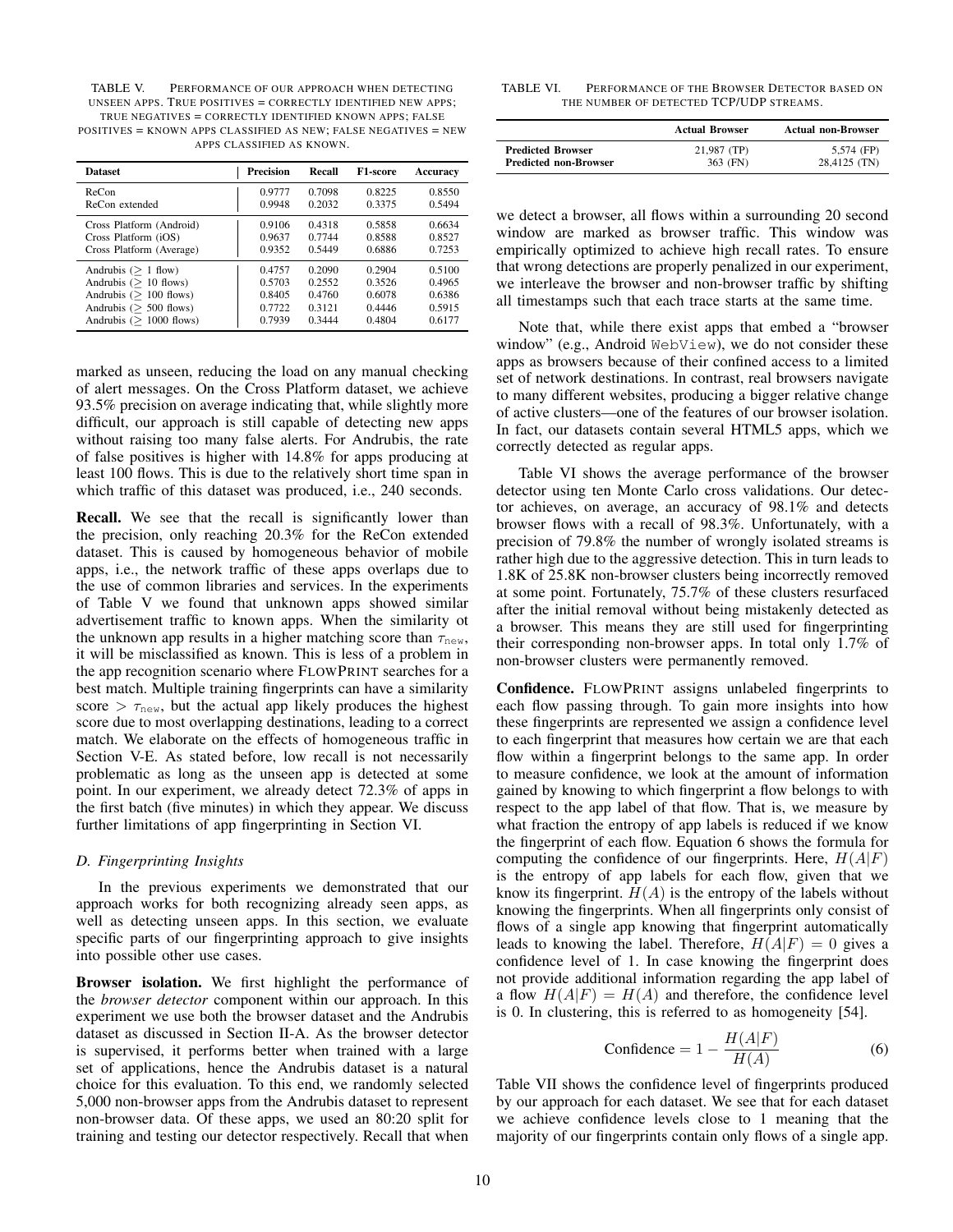<span id="page-10-1"></span>TABLE VII. CONFIDENCE LEVELS OF OUR FINGERPRINTS. A SCORE OF 1 INDICATES FINGERPRINTS ONLY CONTAIN FLOWS OF A SINGLE APP.

| <b>Dataset</b>           | Confidence |
|--------------------------|------------|
| ReCon                    | 0.9857     |
| ReCon extended           | 0.9670     |
| Cross Platform (Android) | 0.9740     |
| Cross Platform (iOS)     | 0.9887     |
| Cross Platform (Total)   | 0.9864     |
| Andrubis                 | 0.9939     |

Cardinality. Each app is ideally represented by a single fingerprint. This would make it possible to automatically separate the network traffic into bins of different apps. However, this might be infeasible as mobile apps offer different functionalities which may result in multiple fingerprints. Therefore, we also investigate the number of fingerprints our approach generates for each app. We recall that an app can be viewed as a combination of individual modules, including third-party libraries, that each account for part of the app's functionality. This naturally leads to apps presenting multiple fingerprints. We refer to the number of fingerprints generated per app as the *cardinality* of each app.

Figure [4](#page-10-2) displays the cardinality of apps in our datasets and shows that the majority of apps in all datasets have multiple fingerprints. Our previous evaluations have shown that this is not a problem for the app recognition and unseen app detection settings. However, the cardinality of apps in our work should be taken into account in case a new app is detected. Here, security operators should be aware that there will likely emerge multiple fingerprints for that new app. We note that the ReCon extended dataset is not shown in this graph since all apps in that dataset had more than 20 fingerprints. This is in large part due to the fact that apps in the ReCon extended dataset contain more versions, which introduce additional fingerprints (also see Section [V-E\)](#page-10-0). On average, each version in the ReCon extended dataset contained 18 fingerprints. This number of fingerprints per version is still higher than the other datasets because each app was exercised longer, leading to more app functionality being tested, which in turn led to more fingerprints. Finally, Figure [4](#page-10-2) shows that apps in the Cross Platform dataset have a higher average cardinality than the other datasets. This suggests that user interaction leads to more fingerprints describing individual app functionalities rather than the entire app itself.

## <span id="page-10-0"></span>*E. Mobile Network Traffic Challenges*

We evaluate the effect of the three properties (Section [I\)](#page-0-0) of the mobile network traffic that pose challenges for our approach: its *homogeneous*, *dynamic* and *evolving* nature.

(1) Homogeneous traffic. The first challenge is that mobile traffic is homogeneous because traffic is encrypted and many apps share the same network destinations, for example due to shared third-party libraries, or the use of CDNs and common cloud providers. In this experiment, we analyze to what extent the homogeneity caused by shared network destinations affects the performance of our approach. We analyzed the ReCon dataset, which includes DNS information for each flow, as well as a classification of each DNS address as a first-party or third-party destination for each app, allowing us to investigate



<span id="page-10-2"></span>Fig. 4. Number of fingerprints (cardinality) generated per app.

the cause of homogeneity. In detail, this classification maps domains, and by extension flows, to one of the following categories based on properties of the app's description in the Google Play Store and WHOIS information [\[52\]](#page-17-11): (1) *firstparty*, i.e., app-specific traffic, and *third-party* traffic. For the latter we further distinguish between (2) CDN traffic, (3) advertisement traffic, and (4) social network traffic, based on publicly available adblocker lists, extended by manual labeling. In turn, we classify each cluster according to a majority vote of the flows within that cluster.

Our experiment found a total of 2,028 distinct clusters, of which 281 clusters are shared between more than one app. At first sight, the homogeneity of traffic seems quite low with only 13.9% of all clusters being shared. However, these shared clusters account for 56.9% of all flows in the dataset. By looking at the categories, we find that advertisement networks account for 60.6% of traffic spread over 184 different shared destination clusters. As apps often use standard libraries for displaying advertisement it is unsurprising that many flows are homogeneous with respect to their network destination. Social networks account for 30.4% of traffic to shared clusters. Similar to advertisements, the support for social services is often provided by commonly used libraries such as the Facebook SDK<sup>[4](#page-10-3)</sup> or Firebase SDK<sup>[5](#page-10-4)</sup>. Finally, we find that 6.0% and 2.9% of shared cluster traffic originates from app-specific network destinations and CDNs respectively.

Then, we evaluate how our approach reacts under higher levels of homogeneity. To this end, we removed all flows that are not shared between apps from the ReCon dataset, leaving *only* shared clusters. When running our approach for recognizing apps, the F1-score drops from 94.6% to 93.0% and accuracy drops from 94.5% to 93.3%. Despite the small drop in performance, we are still able to accurately distinguish apps because the different correlation patterns of these shared clusters can still be uniquely identified. Therefore, our approach shows robustness against homogeneous network traffic.

<span id="page-10-4"></span><span id="page-10-3"></span><sup>4</sup><https://developers.facebook.com/docs/android/>

<sup>5</sup><https://firebase.google.com/docs/auth/android/start>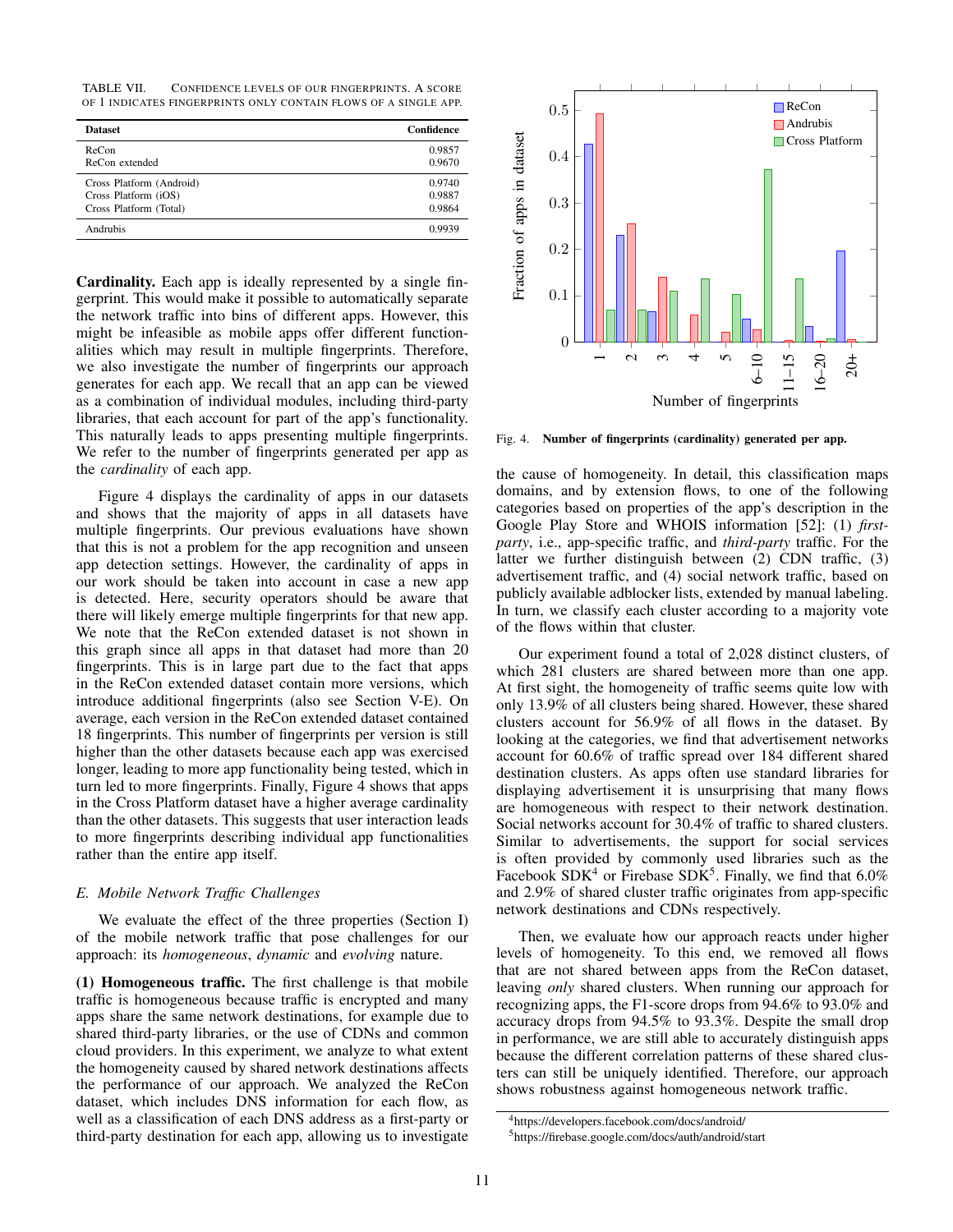(2) Dynamic traffic. The second challenge is the dynamic nature of the traffic generated by users as they interact with apps by using different functionalities at different times. In contrast, automatically generated datasets often aim to cover as much functionality as possible in a short amount of time. This difference between datasets may lead to a different quality of the fingerprints. To evaluate whether our approach is influenced by dynamic traffic, we look at the performance difference of our approach between the user-generated Cross Platform dataset and the other datasets. Although these datasets are not directly comparable due to the different apps they contain, we do not find a significant difference in the detection capabilities of our approach (see Tables [IV](#page-8-0) and [V\)](#page-9-1). We attribute this in part to the amount of network traffic produced by apps without requiring any user interaction. These include connections to, for example, advertisement and social networks, as well as loading content when launching an app. The high performance for both recognizing apps and detecting unseen apps from usergenerated traffic suggests that dynamic traffic does not impose any restrictions on our approach.

(3) Evolving traffic. The final challenge concerns the evolving nature of apps. Besides detecting previously unseen apps (Section [V-C\)](#page-8-1), we evaluate our approach when dealing with *new versions of an existing app*, and we perform a longitudinal analysis to assess how FLOWPRINT performs when the values of our features change over time.

(3a) App updates. We use the ReCon and ReCon extended datasets as they contain apps of different versions released over 8 years. On average, the datasets contain 18 different versions per app, where new versions were released once every 47.8 days on average. As the traffic of these different versions was captured over a period of two and a half months, changes in IP addresses and certificates might cause a slight bias in the dataset. In the next subsection, we describe the results of our longitudinal analysis, which provides a more in depth analysis regarding this influence. Nevertheless, we demonstrate that new app functionality introduced by updates does not necessarily cause an issue with our fingerprints if caught early. For this experiment, we train the unseen app detector with a specific version of the app as described in Section [V-C.](#page-8-1) In turn, for each newer version of the app, we run the unseen app detector to predict whether the fingerprints of this new version match the training version. We perform this experiment by increasing the amount of versions between the training data and the version to predict. This simulates a security operator lagging behind in updating the models and thus missing intermediate versions.

Figure [5](#page-11-0) shows the results of this experiment. Here, the x-axis shows the amount of versions between the training app and predicted app. The y-axis shows the relative number of fingerprints from the newer app versions that FLOWPRINT correctly recognizes. As we know the average amount of time it takes for an app to be updated (47.8 days), we show the decline in performance not only in terms of versions, but also over time, by the vertical dashed lines in the plot. We found that on average FLOWPRINT recognizes 95.6% of the fingerprints if FLOWPRINT is updated immediately when a subsequent version is released. When we do not update immediately, but wait a certain amount of time, the detection rate slowly drops, which is more evident in the



<span id="page-11-0"></span>Version difference between training and testing

Fig. 5. Recognition performance of FLOWPRINT between versions. The x-axis shows the number of different versions, including the average time apps take to receive so many version updates. The y-axis shows the fraction of matching fingerprints between training and testing data.

ReCon dataset. The difference between the two datasets is due to (1) more traffic per app in the ReCon Extended dataset, which makes fingerprinting more accurate, and (2) a larger set of apps in the ReCon dataset, which makes recognition more difficult. The average result shows the analysis for the combined datasets and gives the most realistic performance, which shows that FLOWPRINT can recognize 90.2% of the new fingerprints even when operators do not update the models for one year. Interestingly, 45.5% of the apps in our datasets released multiple new versions on the same day. However, FLOWPRINT showed nearly identical performance for these same-day updates, leading us to believe that quick version releases do not introduce major app fingerprint changes.

(3b) Longitudinal analysis. Over time, the destination features (IP address, port) and the TLS certificate may change because of server replication/migration or certificate renewals. To measure how FLOWPRINT's performance changes over extended periods of time, we evaluate how feature changes affect our approach. To do this, we train FLOWPRINT using the original training data and consistently change a percentage of random IP addresses and TLS certificates in the testing data. As TLS certificates are domain-based and not IP-based, random selection gives a good approximation of FLOWPRINT's performance. We performed a 10-fold cross validation changing 0 to 100% of such features in steps of 10% points.

Figures [6](#page-12-0) and [7](#page-12-1) show the performance of FLOWPRINT, in the case of app recognition and unseen app detection respectively, for an increasing amount of changes in our features. As with the app updates, we indicate the expected amount of changed features after given periods of time by the vertical dashed lines. These expected changes are computed from the average lifetime of certificates in our dataset and DNS-nameto-IP changes according to the Farsight DNSDB database [\[56\]](#page-17-27). For the case of app recognition, the number of changed features initially has limited effect because changing only one of the two destination features still allows our clustering approach to detect the same network destination. Once we change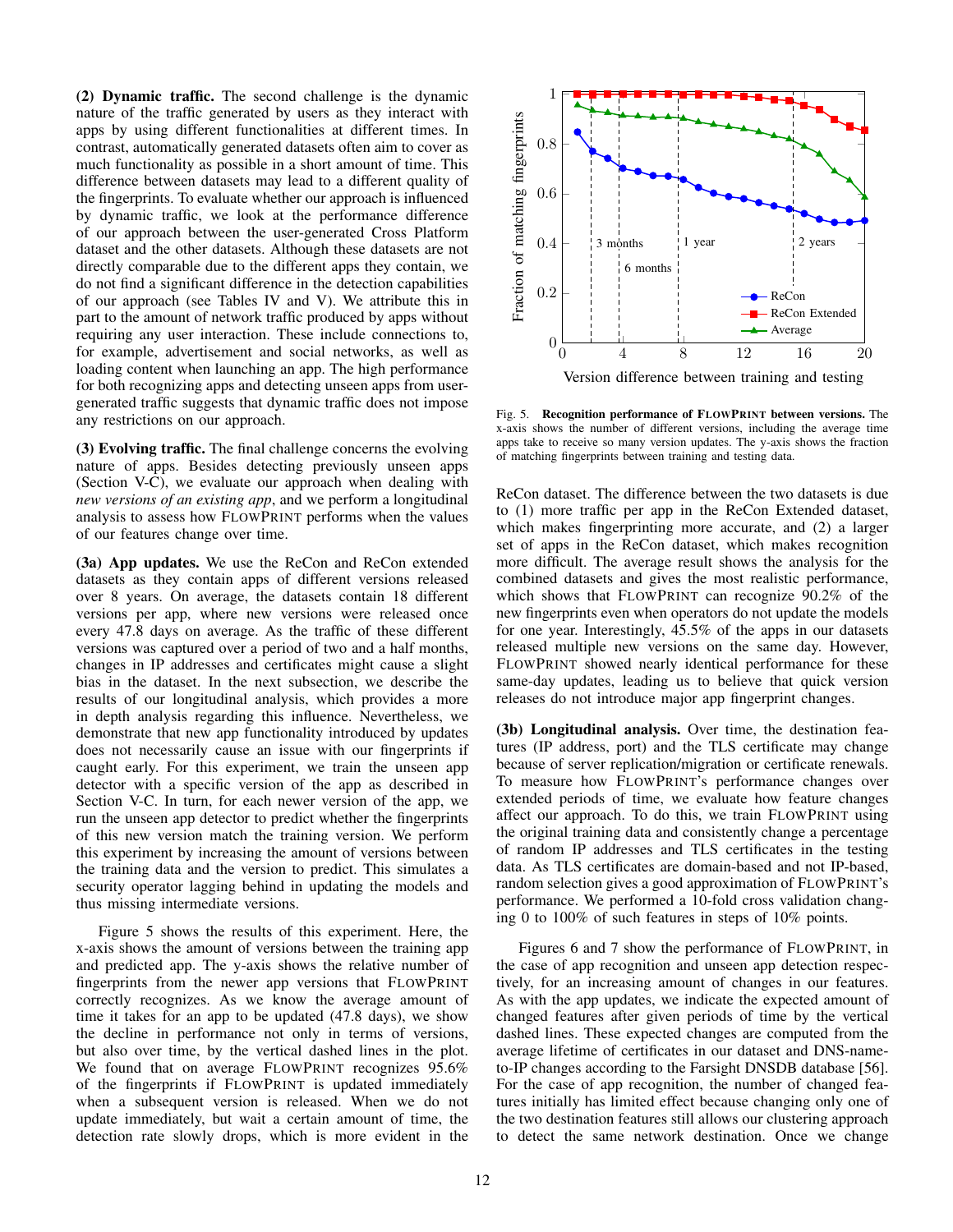approximately 80% of the features, the decline becomes a lot steeper because at this point both features are changed simultaneously. When changing 100% of IP addresses and certificates we are unable to detect anything. Interestingly, the Andrubis performance of the dataset declines almost linearly. That is because only 24.7% of Andrubis flows contain a TLS certificate. Hence, the certificate cannot counteract changes in the IP address, leading to a steeper decline. This also underlines the importance of using both the IP and TLS certificate as destination features. We recall from Section [IV-B](#page-4-1) that destination features may be enriched by domains from DNS traffic. As domains are generally more stable than IP addresses, they will have a positive effect on the performance over time. For the case of unseen app detection, an increase in changed features leads to an increase in the recall. After all, if traffic of a previously unseen app differs more from the training data, the app will be flagged as previously unseen. For the same reason, the detection precision declines as known apps increasingly differ from their training dataset.

Subsequently, we performed a real-world experiment by collecting and analyzing data from the current versions of 31 apps in the Cross Platform dataset more than 2 years (26 months) after the original capture. When FLOWPRINT trains on the original dataset and performs recognition on the recollected flows it achieved a precision of 36.7%, recall of 33.6% and F1-score of 35.1%. This translated to being able to recognize 12 out of 31 apps. Interestingly, if we only look at the apps that we were able to recognize, FLOWPRINT performs with a precision of 76.1%, a recall of 62.2% and an F1-score of 68.4%. The expected decline in performance after 2+ years that we found in our two previous analyses is in line with the results from this real-world experiment.

In conclusion, while, as expected, FLOWPRINT's performance degrades when a large amount of destination-based features change (i.e., after one year), our approach can cope with a significant amount of variations without drastic performance degradations. We believe this gives operators enough time to update FLOWPRINT's models to maintain high performance, making our approach practical.

## *F. Training Size*

So far we assumed each device in the network to have 100 apps installed, however FLOWPRINT may perform better or worse in case this number differs. To evaluate the effect of the number of installed apps, we train FLOWPRINT by varying the number of apps  $N$  in the training data. Recall that our approach builds its model on a per-device basis. Hence, while our database may contain millions of fingerprints, FLOWPRINT *only matches fingerprints against apps installed on the monitored device*. We train FLOWPRINT with  $N$  apps, ranging from 1 to 200 for the ReCon and Cross Platform datasets, which is already much higher than the average number of installed apps on a device [\[10\]](#page-16-13). For the Andrubis dataset, we range  $N$  from 1 to 1,000 to evaluate the extreme scenario. We first analyze the performance of our approach in app recognition on the testing data of the same apps. In the second experiment, for each  $N$  we introduce 20% previously unseen apps, which FLOWPRINT has to correctly detect. All experiments use 10 fold cross validation.



<span id="page-12-0"></span>Fig. 6. App recognition performance vs changes in both IP and certificate features. The x-axis denotes the % of changed features. Where the expected amount of change over time is denoted by the dashed vertical lines.



<span id="page-12-1"></span>Fig. 7. Unseen app detection performance vs changes in both features. The x-axis denotes the % of changed features. Where the expected amount of change over time is denoted by the dashed vertical lines.

Figure [8](#page-13-1) shows the performance of the different datasets in app recognition. Here we see that for all datasets, the performance of all metrics initially decreases, but stabilizes after a certain point (note that the y-axis starts from 0.85). Even up to the tested scenario of 1,000 apps, for the Andrubis dataset, the F-1 score remains constant at 0.9. This indicates that FLOWPRINT easily discerns between relatively few apps, because it can still rely on network destinations to differentiate between apps. However, once apps start to share network destinations, the performance drops slightly and quickly stabilizes. Once stabilized, FLOWPRINT leverages temporal correlations in network destinations found by our correlation-graph, which provide a much more robust way of recognizing apps. We see the same mechanism, although to a lesser degree, for the unseen app detection scenario in Figure [9.](#page-13-2) Here the recall is initially affected because FLOWPRINT only detects an app as previously unseen if its fingerprint differs enough from the existing ones. When the training data includes more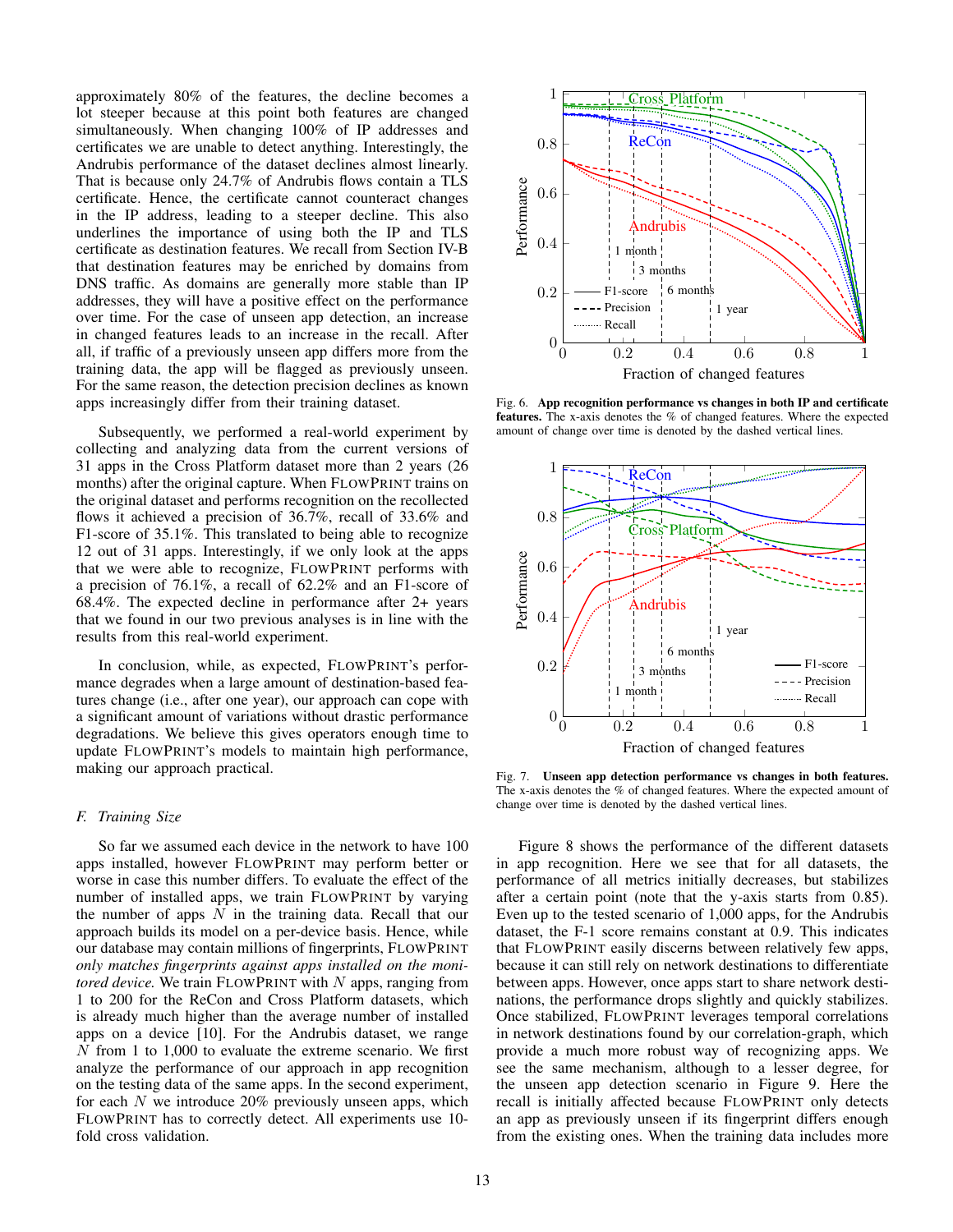

<span id="page-13-1"></span>Fig. 8. App recognition performance vs training size.



<span id="page-13-2"></span>Fig. 9. Unseen app detection performance vs training size.

shared destinations, the probability that a new app overlaps with the original dataset becomes larger, and therefore the detection rate, initially, slightly decreases. Once the training data contains a sufficient amount of shared destinations the performance becomes more consistent. The fluctuations are due to apps producing traffic to shared clusters, which occasionally produce incorrect matches with known apps. Finally, we note that the Andrubis dataset performs notably worse than the other datasets because it contains apps that produce relatively few flows. This is in accordance with the results found in Table [V.](#page-9-1)

#### <span id="page-13-0"></span>*G. Assessment of Execution Time*

In addition to the aforementioned metrics, the effectiveness of our approach in a real environment also depends on its execution time. As we employ some seemingly high-cost operations, such as clustering and clique discovery, we also assess the individual components of our approach to better understand the actual time complexity involved. We note that, due to the setup of our approach, its complexity depends on the number of network flows rather than the amount of communicated bytes. In order for our approach to run smoothly, it should be able to process all received flows within each batch time  $\tau_{\text{batch}}$ , which in our prototype is set to five minutes. We assessed the



<span id="page-13-3"></span>Fig. 10. Average execution time of FLOWPRINT when fingerprinting  $n$ flows in a single batch. The fingerprint generation time includes clustering.

execution time of FLOWPRINT by running it on a single core of an HP Elitebook laptop containing an Intel Core i5-5200U CPU 2.20GHz processor.

Figure [10](#page-13-3) shows the average performance over 10 runs of FLOWPRINT when generating fingerprints. Here we find that our prototype is able to process roughly 400k flows within the time window of five minutes. To put this number into perspective, the ReCon and Andrubis datasets contain an average of 117 and 22 flows and a maximum of 845 and 1,810 flows per five-minute interval respectively. This means that at peak communication activity FLOWPRINT is able to handle 221 devices simultaneously on a mid-range laptop, making our approach feasible to run in practice. Both the clustering and cross-correlation have a theoretical time complexity of  $O(n^2)$ , however, from Figure [10](#page-13-3) we see that in our approach these components act almost linearly. For the clustering, each flow is clustered together with flows containing the same destination (IP, port)-tuple or the same TLS certificate. Our prototype implements these checks using a hashmap giving the clustering a linear time complexity. For the cross-correlation we note that flows that have the same activity pattern  $c[0]...c[T]$  have a mutual cross-correlation of 1 and the same correlation with respect to other flows. Hence, they only need to be computed once, reducing the time complexity.

Generated fingerprints need to be matched against a database of known fingerprints. We consider two scenarios: (1) finding the closest matching fingerprint (for app recognition), and (2) checking for any match (in case of unseen app detection). Figure [11](#page-14-1) shows the average performance over 10 runs for matching 1,000 generated fingerprints against a database of size  $n$ . The complexity of matching fingerprints grows both with the database size and the amount of fingerprints matched against this database. Figure [11](#page-14-1) shows that even for databases containing one million fingerprints, the required time to match is 73 seconds, which is well beneath the five-minute mark of  $\tau_{\text{batch}}$ . Assuming an average of 100 apps per device and a high cardinality of 20 fingerprints per app (see Section [V-D\)](#page-10-1), a database containing one million fingerprints would be able to deal with 500 devices simultaneously on a mid-range laptop. These results suggest the feasibility of our approach in highvolume traffic scenarios as well.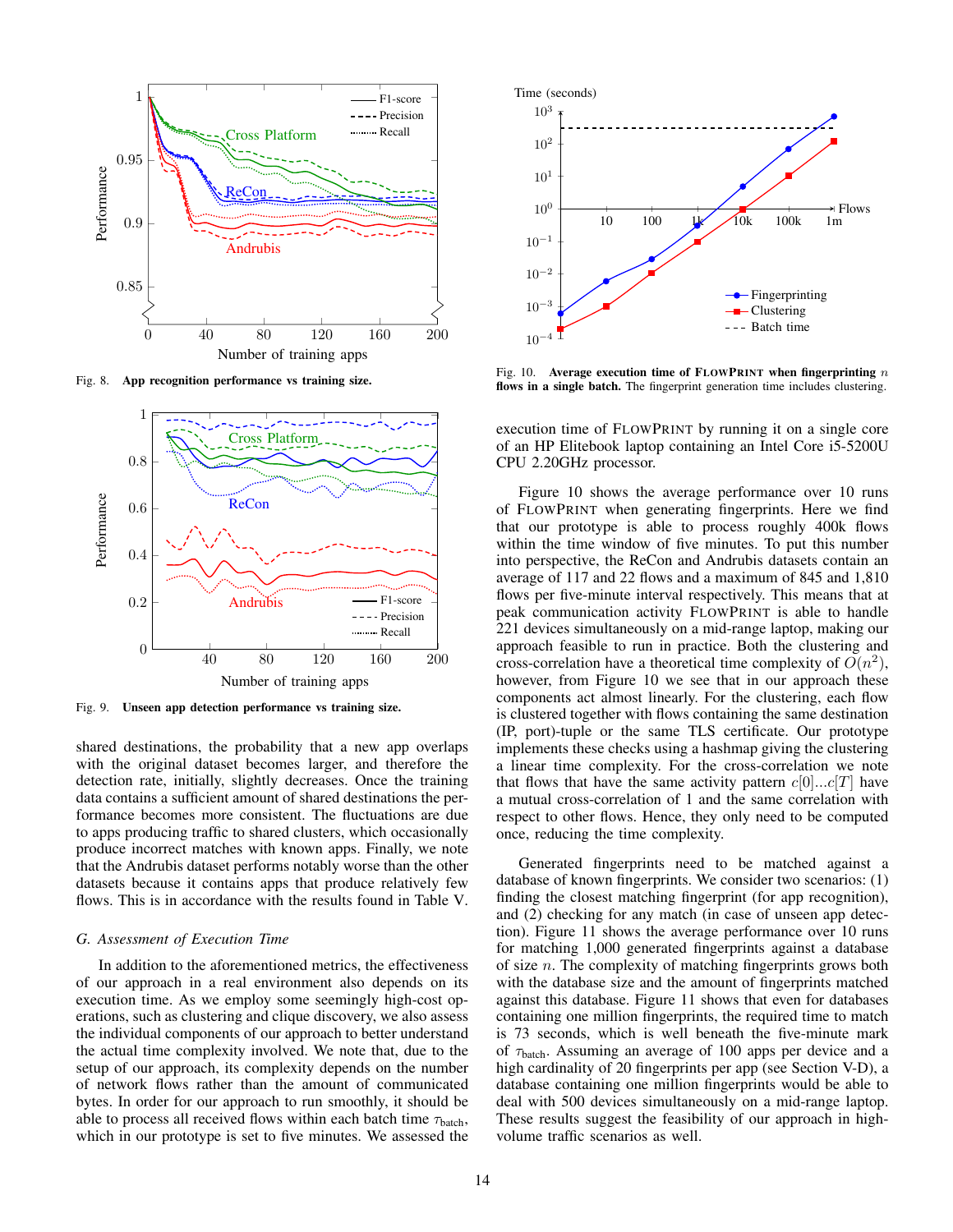

<span id="page-14-1"></span>Fig. 11. Average execution time of FLOWPRINT when matching 1,000 fingerprints against a database containing  $n$  fingerprints.

## VI. DISCUSSION

<span id="page-14-0"></span>We have shown that our approach succeeds in creating semi-supervised fingerprints for mobile apps, and that such fingerprints can be used for both app recognition and detecting previously unseen apps. Nevertheless, there are some aspects of our approach that should be addressed in future work.

Potential for evasion. We construct our fingerprints based on the set of network destinations, and the timing of communication with such destinations. In order for authors of an adversarial app to evade detection by our approach, they have two options. First, they may redirect all traffic of their app using a VPN or proxy. When doing this only for their app and not system-wide, its single destination would still show up as a fingerprint, thus that specific app can still be detected. Setting a system-wide proxy or VPN connection for all apps on the device (1) requires manual confirmation by the user; and (2) would be recognizable as unusual device behavior as our approach would detect all device traffic as originating from a single app. Hence, with this evasion technique our approach would still be able to detect the presence of an unknown app but it will have trouble identifying the specific app. The second option is to either avoid producing network traffic (limiting the damage of potentially harmful apps), or to try to simulate the traffic patterns of a genuine app. We expect that being restricted to use the same set of destinations and timing of an existing genuine app severely limits the potential for an attack, especially if the attacker does not have control over such destinations.

Low-traffic apps. During our evaluation, we observed cases of apps that cannot be reliably fingerprinted using our approach. This includes, in particular, apps that only communicate with widely used services, e.g. advertisement networks and CDNs, which may be difficult to fingerprint. After all, our fingerprints rely on patterns shown in network destinations. If the pattern generated by an app is common to many other apps, we cannot discern said specific app. We mainly observed this behavior in apps that do not require any form of server for their main functionality, but that still communicate with advertisement and analytics services, probably as a way for monetization. Unfortunately, we expect most network-based monitoring approaches to suffer from the same limitation due to the generic nature of advertisement and analytics communication.

Simultaneously active apps. A limitation of a semi-supervised approach is that it has difficulty distinguishing multiple apps that are running at the same time. Android allows apps to exchange network traffic in the background, although this behavior is typically found only in a limited set of apps (i.e., music streaming apps, and apps to make phone calls). In addition, since Android 7, two apps can be in the foreground at the time by splitting the screen of the device. Furthermore, Android 10 allows those apps also to be active simultaneously [\[58\]](#page-17-28). We expect this heavy multi-app scenario to create challenges for our fingerprinting approach, and therefore, future work needs to investigate the fingerprint generation for multiple simultaneously active apps.

Repackaged apps. While one of our datasets, the Andrubis dataset, also contains flows from potentially harmful and malicious apps, we did not specifically investigate the effect of repackaged apps on our fingerprinting. As malware authors frequently repackage benign apps with their malicious payload [\[38\]](#page-17-29), it would be interesting for future work to investigate whether the additional fingerprints introduced by this payload could be used to detect this type of malware.

Fingerprint coverage. Our evaluation has shown an app may have multiple fingerprints. When detecting new apps, it takes some time for our approach to converge to a state where a sufficient number of fingerprints has been created to accurately characterize the network traffic of an app. Continella et al. [\[24\]](#page-16-16) already observed this as a limitation when dealing with unknown traffic. Future work could explore approaches similar to theirs to automatically decide when enough network traffic has been fingerprinted to sufficiently cover the network behavior of an app. Furthermore, while the fingerprints of previously unseen apps can be immediately used to recognize the same apps later on, if an unseen app produces multiple fingerprints, FLOWPRINT recognizes each fingerprint as a separate app. Future work could explore approaches to automatically determine whether a burst of new fingerprints belong to the same previously unseen app.

AppScanner reimplementation. While we faithfully reimplemented AppScanner following the approach described in the original paper, our implementation might still slightly differ from the original tool. Therefore, it is possible that the two implementations have slightly different performances. However, we expect this difference to be minimal, if present.

Privacy implications. One of the advantages of our work is that it works on encrypted traffic. One can argue that in enterprise networks, TLS can be decrypted by deploying manin-the-middle TLS proxies and therefore other approaches are still applicable. However, traffic decryption weakens the overall security [\[27\]](#page-16-17) and violates users' privacy, thus we believe it should be avoided. At the same time, our approach shows the high precision with which apps can be identified despite traffic encryption. From a privacy perspective, the use of certain apps can reveal information about medical conditions, religion, sexual orientation, or attitude towards the government of users. Identifying individual apps from the network traffic alone also opens the door for censorship and traffic differentiation [\[37\]](#page-17-30). Furthermore, individuals may be identified and tracked to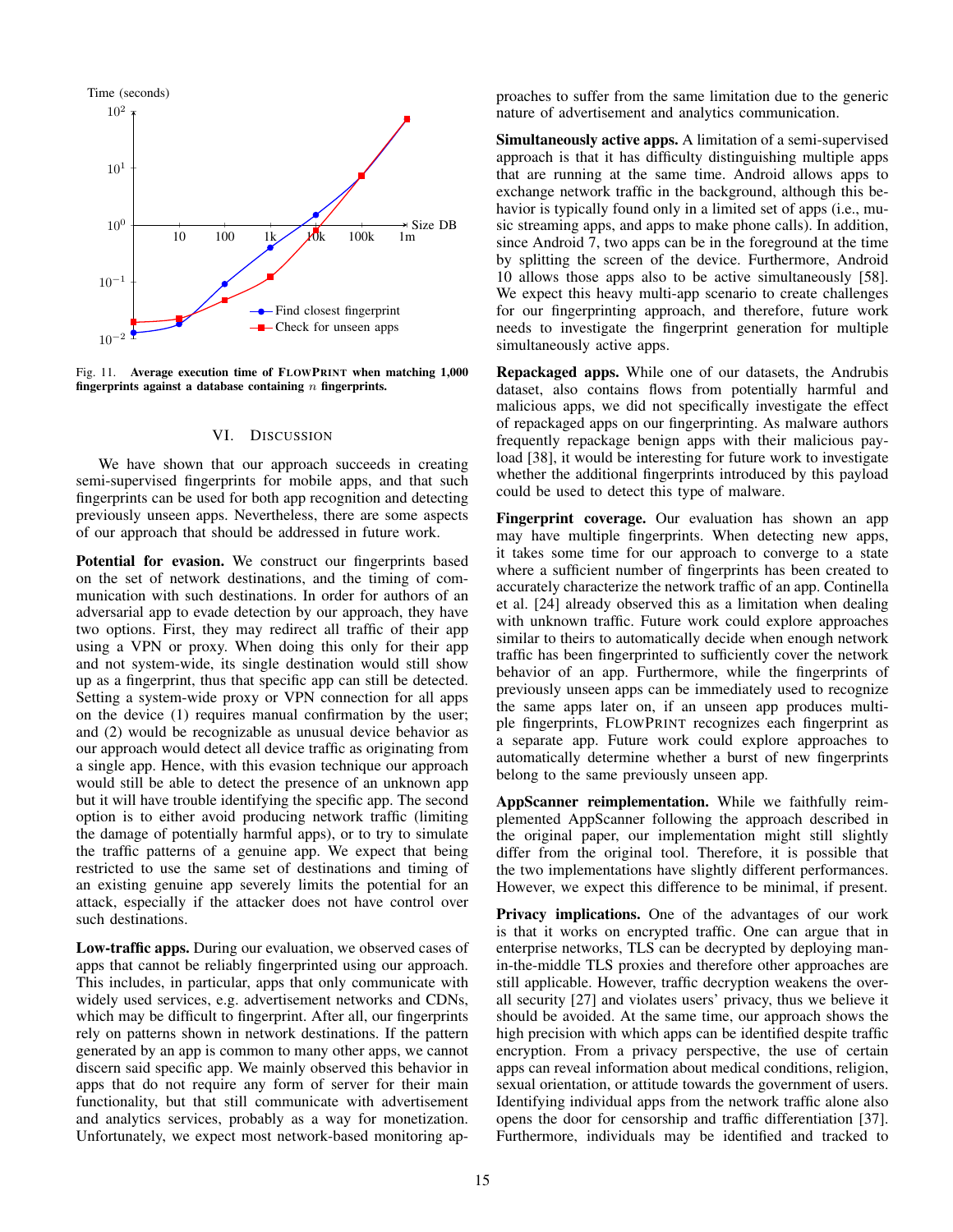a certain degree based on the unique set of apps they are using [\[3\]](#page-16-18). Since devices from different vendors and carriers often introduce a unique set of pre-installed apps [\[30\]](#page-17-6), it should at least be feasible to identify a specific device manufacturer or type, which we leave for future work.

## VII. RELATED WORK

Related work already explored the use of network fingerprints for both mobile and desktop devices. However, related approaches are either supervised, i.e., require prior training on labeled apps, or only work on unencrypted network traffic.

App recognition. App recognition, also referred to as traffic classification, is closely related to app fingerprinting as both approaches attempt to map traffic to the app that produced it. Related work suggested the use of deep packet inspection (DPI) for this purpose. Some approaches attempt to automatically identify clear-text snippets in network traffic that are unique to an app [\[64,](#page-17-31) [68\]](#page-17-32). Other classifiers focus specifically on HTTP headers in combination with traditional machine learning [\[44\]](#page-17-33) or deep learning approaches [\[19\]](#page-16-19). Choi et al. [\[20\]](#page-16-20) even suggested automatically learning the optimal classifier for each app. As app recognition can only be used for apps for which a fingerprint exists, several approaches extended HTTPbased fingerprints by automating the process of fingerprint creation [\[17,](#page-16-3) [25\]](#page-16-4). However, all these approaches rely on DPI, meaning that they cannot be used on encrypted traffic. Given that 80%–90% of Android apps nowadays communicate over HTTPS, i.e., use TLS [\[31,](#page-17-1) [50\]](#page-17-7), any fingerprinting solution should be able to deal with TLS-encrypted traffic.

AppScanner [\[62\]](#page-17-3) uses statistical features of packet sizes in TCP streams to train Support Vector and Random Forest Classifiers for recognizing known apps. This system is able to re-identify the top 110 most popular apps in the Google Play Store apps 99% accuracy. However, to achieve these results, AppScanner only makes a prediction on traffic for which its confidence is high enough. This results in the system only being able to classify 72% of all TCP streams. BIND [\[4\]](#page-16-1), like AppScanner, creates supervised app fingerprints based on statistical features of TCP streams. BIND also uses temporal features to better capture app behavior and reaches an average accuracy of 92.6%. However, the authors observed a decay in performance over time, and suggest to retrain the system periodically if lower performance is observed.

Concurrent to our work, Petagna et al. [\[48\]](#page-17-34) demonstrated that individual apps can also be recognized in traffic that is anonymized through Tor. Their supervised approach uses timing, size, packet direction and burst features of TCP flows. Similar to our work, the authors observed web browsers posing a particular challenge, since each visited website might produce different patterns.

Other approaches include the use of Naïve Bayes classifiers in combination with incoming and outgoing byte distributions [\[39\]](#page-17-35), the use of statistical flow features in combination with decision trees [\[12\]](#page-16-21) and the possibility of combining existing classifiers [\[2\]](#page-16-0). Alan et al. [\[5\]](#page-16-2) train a classifier on the packet sizes of the launch-time traffic of apps. However, as the authors acknowledge, detecting the launch of an app in real-world traffic is challenging, and and app might already be launched when a phone enters a network.

Finally, several techniques attempt to identify not the apps themselves, but rather user activity within apps [\[23,](#page-16-22) [55\]](#page-17-36). These methods are able to detect even more subtle differences within app usage which can subsequently be linked to the original app. Unfortunately, none of these approaches address the inherent flaw of app recognition, namely the inability to recognize previously unseen apps.

Real-time fingerprint generation. Related approaches on real-time fingerprint generation for the detection of apps either require decrypted network traffic, or focus on detecting the application-layer instead of the mobile app itself. Bernaille et al. [\[13\]](#page-16-23) stressed the importance of fast recognition of apps in network traffic and suggested the clustering of TCP flows based on their first five messages. Their approach recognizes the application-layer protocol, which might be sufficient for detecting desktop apps. In contrast, since mobile apps mostly communicate over either HTTPS or QUIC, this method is insufficient in our setting. DECANTeR [\[15\]](#page-16-14) builds desktop app fingerprints from the headers of HTTP messages without requiring prior knowledge of apps. However, this approach also relies on decrypted traffic for fingerprint generation.

TLS fingerprinting. In addition to app fingerprinting, TLS fingerprinting techniques are often used to track communicating processes [\[6,](#page-16-24) [8,](#page-16-25) [41,](#page-17-37) [42\]](#page-17-38). These techniques leverage the diversity of fields in ClientHello messages generated by different TLS implementations to create fingerprints. However, they do not work well in the homogeneous mobile setting where many apps use the same SSL/TLS implementation provided by the underlying OS. Consequently, different apps produce the same TLS fingerprints making impractical to recognize apps or discover previously unseen apps. This property is even exploited by tools [\[29\]](#page-17-39) to bypass censorship systems. TLS fingerprinting may also be applied on the ServerHello message as done by JA3S [\[6\]](#page-16-24). In this setting, it is not the app that is fingerprinted but rather the destination communicating with the app. This technique can potentially be used to improve our destination clustering step, but is not directly applicable to fingerprinting mobile apps. In general, destination-based TLS fingerprinting techniques that focus on desktop applications do not work well when directly applied to mobile apps because, as shown in Section [V-E,](#page-10-0) mobile apps often share destinationbased clusters (e.g., advertisement networks).

Malware detection. We showed the value of our approach in the setting of unseen app detection, where we treat new apps as potentially malicious. This decision can be made by complementing techniques that focus specifically on classifying malicious traffic [\[7,](#page-16-26) [9\]](#page-16-27). These approaches are not capable of discriminating between individual apps, but rather make a decision on whether traffic contains malicious patterns. Hence, our approach complements these techniques by providing more insights into the individual apps active on the network.

## VIII. CONCLUSION

In this work we proposed FLOWPRINT, a novel approach for creating real-time app fingerprints from the encrypted network traffic of mobile devices. Unlike existing approaches, our approach does not rely on any prior knowledge about apps that are active in a certain network. Therefore, the strength of FLOWPRINT lies in its ability to detect previously unseen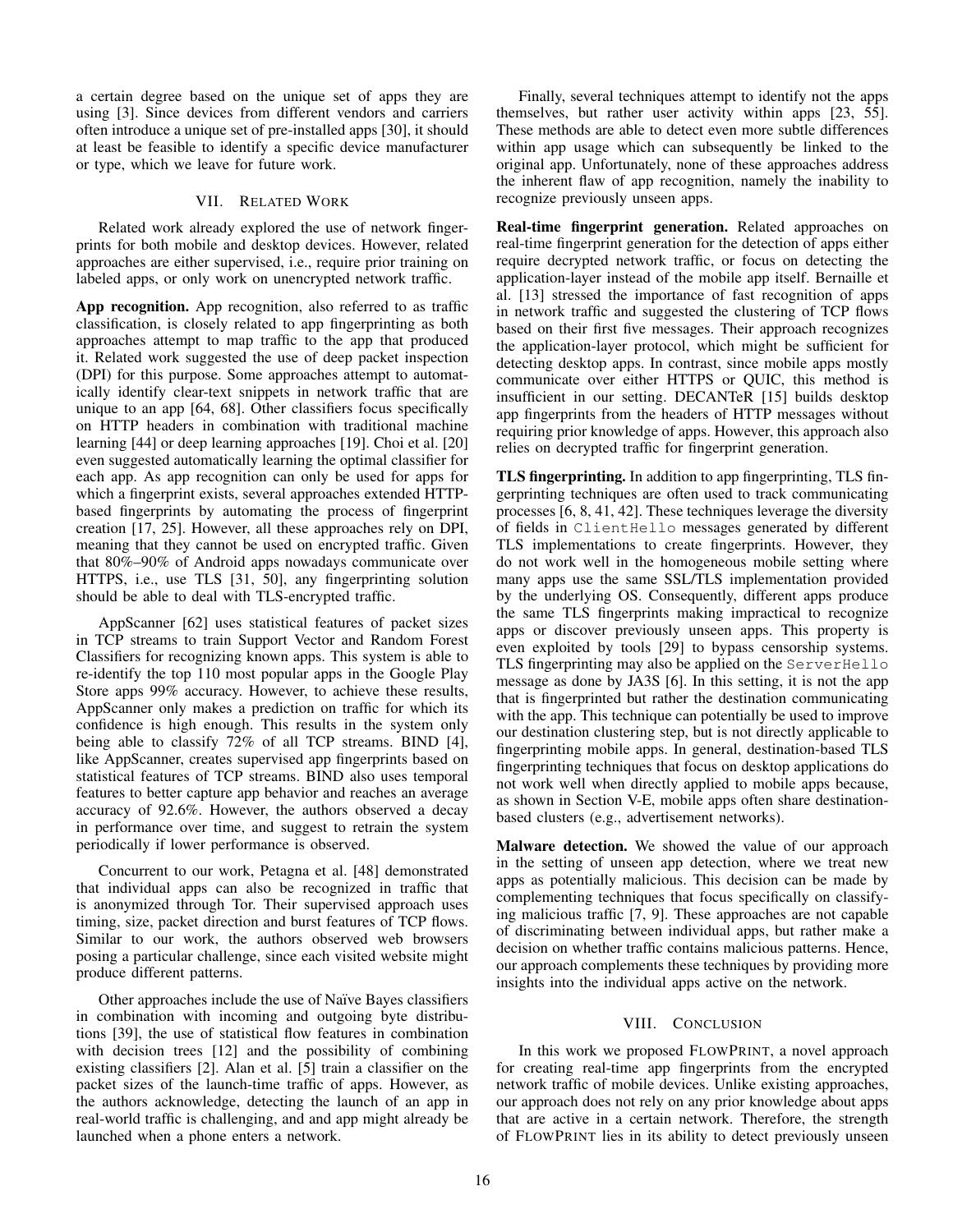apps in encrypted network traffic. This allows us to deal with evolving sets of apps, opening many security applications for which fingerprinting was previously unsuitable.

In our evaluation, FLOWPRINT achieved an accuracy of 89.2% for recognizing apps, outperforming the supervised state-of-the-art approach. Furthermore, we showed that our approach is able to detect previously unseen apps with a precision of 93.5%. These results demonstrate the capabilities of semi-supervised approaches when dealing with evolving systems, such as mobile apps, even in the presence of largely homogeneous traffic due to third-party libraries and services.

# ACKNOWLEDGEMENTS

We would like to thank our reviewers for their valuable comments, which significantly improved our paper. This work was partially supported by the Netherlands Organisation for Scientific Research (NWO) in the context of the SeReNity project and grants from DHS S&T (contract FA8750-17-2- 0145), NSF award CNS-1909020, the Data Transparency Lab, and Comcast Innovation Fund. Some of the analysis in the work was also supported by a Farsight Research Grant. The research leading to these results has further received funding from SBA Research (SBA-K1), which is funded within the framework of COMET Competence Centers for Excellent Technologies by BMVIT, BMDW, and the federal state of Vienna, managed by the FFG. The financial support by the Christian Doppler Research Association, the Austrian Federal Ministry for Digital and Economic Affairs and the National Foundation for Research, Technology and Development is also gratefully acknowledged.

#### **REFERENCES**

- <span id="page-16-7"></span>[1] Abbas Acar, Hossein Fereidooni, Tigist Abera, Amit Kumar Sikder, Markus Miettinen, Hidayet Aksu, Mauro Conti, Ahmad-Reza Sadeghi, and A. Selcuk Uluagac. Peek-a-Boo: I see your smart home activities, even encrypted! *arXiv preprint arXiv:1808.02741*, 2018.
- <span id="page-16-0"></span>[2] Giuseppe Aceto, Domenico Ciuonzo, Antonio Montieri, and Antonio Pescapé. Multi-Classification Approaches for Classifying Mobile App Traffic. *Journal of Network and Computer Applications*, 2018.
- <span id="page-16-18"></span>[3] Jagdish Prasad Achara, Gergely Acs, and Claude Castelluccia. On the Unicity of Smartphone Applications. In *Proc. of the ACM Workshop on Privacy in the Electronic Society (WPES)*, 2015.
- <span id="page-16-1"></span>[4] Khaled Al-Naami, Swarup Chandra, Ahmad Mustafa, Latifur Khan, Zhiqiang Lin, Kevin Hamlen, and Bhavani Thuraisingham. Adaptive Encrypted Traffic Fingerprinting With Bi-Directional Dependence. In *Proc. of the Annual Computer Security Applications Conference (AC-SAC)*, 2016.
- <span id="page-16-2"></span>[5] Hasan Faik Alan and Jasleen Kaur. Can Android Applications Be Identified Using Only TCP/IP Headers of Their Launch Time Traffic? In *Proc. of the ACM Conference on Security & Privacy in Wireless and Mobile Networks (WiSec)*, 2016.
- <span id="page-16-24"></span>[6] John B. Althouse, Jeff Atkinson, and Josh Atkins. JA3 - A method for profiling SSL/TLS Clients. [https://github.com/salesforce/ja3,](https://github.com/salesforce/ja3) June 2017.
- <span id="page-16-26"></span>[7] Blake Anderson and David McGrew. Identifying Encrypted Malware Traffic with Contextual Flow Data. In *Proc. of the ACM Workshop on Artificial Intelligence and Security (AISec)*, 2016.
- <span id="page-16-25"></span>[8] Blake Anderson and David McGrew. TLS Beyond the Browser: Combining End Host and Network Data to Understand Application Behavior. In *Proc. of the ACM Internet Measurement Conference (IMC)*, 2019.
- <span id="page-16-27"></span>[9] Blake Anderson, Subharthi Paul, and David McGrew. Deciphering Malware's use of TLS (without Decryption). *Journal of Computer Virology and Hacking Techniques*, 2018.
- <span id="page-16-13"></span>[10] AppAnnie. The State of Mobile in 2019. [https://www.appannie.com/](https://www.appannie.com/de/insights/market-data/the-state-of-mobile-2019/) [de/insights/market-data/the-state-of-mobile-2019/,](https://www.appannie.com/de/insights/market-data/the-state-of-mobile-2019/) January 2019.
- <span id="page-16-6"></span>[11] Michael Backes, Sven Bugiel, and Erik Derr. Reliable Third-Party Library Detection in Android and its Security Applications. In *Proc. of the ACM Conference on Computer and Communications Security (CCS)*, 2016.
- <span id="page-16-21"></span>[12] Taimur Bakhshi and Bogdan Ghita. On Internet Traffic Classification: A Two-Phased Machine Learning Approach. *Journal of Computer Networks and Communications*, 2016.
- <span id="page-16-23"></span>[13] Laurent Bernaille, Renata Teixeira, Ismael Akodkenou, Augustin Soule, and Kave Salamatian. Traffic Classification On The Fly. *ACM SIGCOMM Computer Communication Review*, 2006.
- <span id="page-16-10"></span>[14] Matthias Böhmer, Brent Hecht, Johannes Schöning, Antonio Krüger, and Gernot Bauer. Falling Asleep with Angry Birds, Facebook and Kindle – A Large Scale Study on Mobile Application Usage. In *Proc. of the International Conference on Human-Computer Interaction with Mobile Devices and Services (MobileHCI)*, 2011.
- <span id="page-16-14"></span>[15] Riccardo Bortolameotti, Thijs van Ede, Marco Caselli, Maarten H Everts, Pieter Hartel, Rick Hofstede, Willem Jonker, and Andreas Peter. DECANTeR: DEteCtion of Anomalous outbouNd HTTP TRaffic by Passive Application Fingerprinting. In *Proc. of the Annual Computer Security Applications Conference (ACSAC)*, 2017.
- <span id="page-16-15"></span>[16] Riccardo Bortolameotti, Thijs van Ede, Andrea Continella, Thomas Hupperich, Maarten Everts, Reza Rafati, Willem Jonker, Pieter Hartel, and Andreas Peter. HeadPrint: Detecting Anomalous Communications through Header-based Application Fingerprinting. In *Proc. of the ACM Symposium on Applied Computing (SAC)*, 2020.
- <span id="page-16-3"></span>[17] Yi Chen, Wei You, Yeonjoon Lee, Kai Chen, XiaoFeng Wang, and Wei Zou. Mass Discovery of Android Traffic Imprints through Instantiated Partial Execution. In *Proc. of the ACM Conference on Computer and Communications Security (CCS)*, 2017.
- <span id="page-16-12"></span>[18] Yi-Chao Chen, Yong Liao, Mario Baldi, Sung-Ju Lee, and Lili Qiu. OS Fingerprinting and Tethering Detection in Mobile Networks. In *Proc. of the ACM Internet Measurement Conference (IMC)*, 2014.
- <span id="page-16-19"></span>[19] Zhengyang Chen, Bowen Yu, Yu Zhang, Jianzhong Zhang, and Jingdong Xu. Automatic Mobile Application Traffic Identification by Convolutional Neural Networks. In *Proc. of IEEE Trustcom/BigDataSE/ISPA*, 2016.
- <span id="page-16-20"></span>[20] Yeongrak Choi, Jae Yoon Chung, Byungchul Park, and James Won-Ki Hong. Automated classifier generation for application- level mobile traffic identification. In *Proc. of the IEEE/IFIP Network Operations and Management Symposium (NOMS)*, 2012.
- <span id="page-16-5"></span>[21] Cisco. SNORT Users Manual. [https://www.snort.org/documents/snort](https://www.snort.org/documents/snort-users-manual)[users-manual,](https://www.snort.org/documents/snort-users-manual) 2018.
- <span id="page-16-9"></span>[22] Stefano Comino, Fabio M. Manenti, and Franco Mariuzzo. Updates Management in Mobile Applications. iTunes vs Google Play. *Journal of Economics & Management Strategy*, 2018.
- <span id="page-16-22"></span>[23] Mauro Conti, Luigi V. Mancini, Riccardo Spolaor, and Nino Vincenzo Verde. Can't You Hear Me Knocking: Identification of User Actions on Android Apps via Traffic Analysis. In *Proc. of the ACM Conference on Data and Application Security and Privacy (CODASPY)*, 2015.
- <span id="page-16-16"></span>[24] Andrea Continella, Yanick Fratantonio, Martina Lindorfer, Alessandro Puccetti, Ali Zand, Christopher Kruegel, and Giovanni Vigna. Obfuscation-Resilient Privacy Leak Detection for Mobile Apps Through Differential Analysis. In *Proc. of the ISOC Network and Distributed System Security Symposium (NDSS)*, 2017.
- <span id="page-16-4"></span>[25] Shuaifu Dai, Alok Tongaonkar, Xiaoyin Wang, Antonio Nucci, and Dawn Song. NetworkProfiler: Towards Automatic Fingerprinting of Android Apps. In *Proc. of the IEEE International Conference on Computer Communications (INFOCOM)*, 2013.
- <span id="page-16-11"></span>[26] Trinh Minh Tri Do and Daniel Gatica-Perez. Where and What: Using Smartphones to Predict Next Locations and Applications in Daily Life. *Pervasive and Mobile Computing*, 2014.
- <span id="page-16-17"></span>[27] Zakir Durumeric, Zane Ma, Drew Springall, Richard Barnes, Nick Sullivan, Elie Bursztein, Michael Bailey, J Alex Halderman, and Vern Paxson. The Security Impact of HTTPS Interception. In *Proc. of the ISOC Network and Distributed System Security Symposium (NDSS)*, 2017.
- <span id="page-16-8"></span>[28] David Formby, Preethi Srinivasan, Andrew Leonard, Jonathan Rogers, and Raheem Beyah. Who's in Control of Your Control System? Device